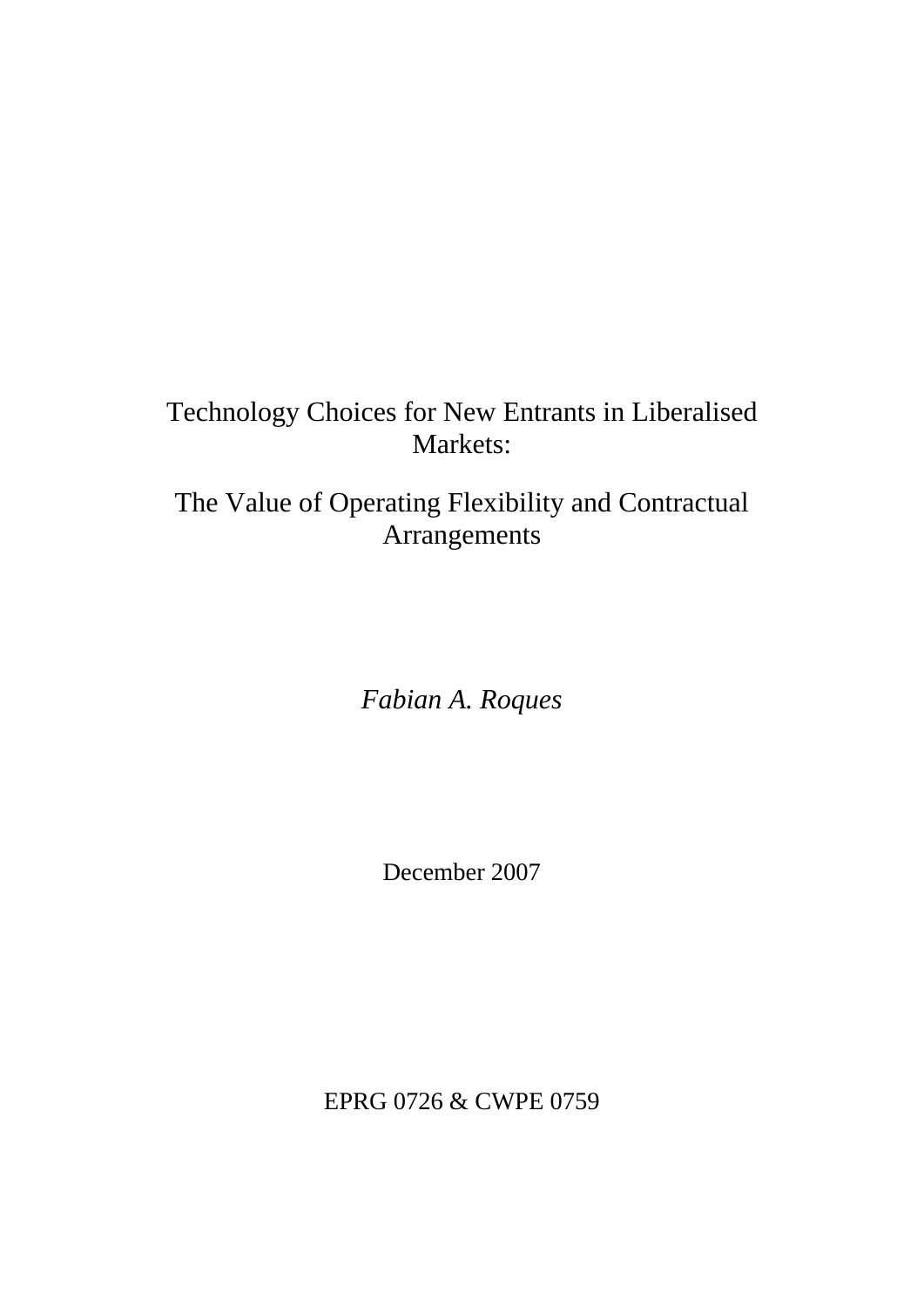## **Technology Choices for New Entrants in Liberalised Markets: The Value of Operating Flexibility and Contractual Arrangements[1](#page-1-0)**

Fabien A. Roques<sup>[2](#page-1-1)</sup> International Energy Agency, Economic Analysis Division<sup>[3](#page-1-2)</sup> 24 April 2007

#### **Abstract**

<u>.</u>

New entrants in liberalised electricity markets which are not vertically integrated and do not operate a large and diversified portfolio of generation technologies are likely to favour technologies which offer the best prospects to manage fuel and electricity price risks through contractual arrangements and operating flexibility. Monte Carlo simulations of a discounted cash flow model of investment in combined cycle gas turbine (CCGT), coal and nuclear power plant are run to compare the impact of fuel and electricity price risks on these different technologies, as well as the value of operating flexibility and contractual hedges. In the absence of long-term fixed-price power purchase contracts, CCGT is the least risky option as its cash flow is "self-hedged" given the high correlation between electricity and gas prices observed in most markets. Moreover, the value associated with operating flexibility and arbitrage between gas and power market is greater for CCGT plant. This makes CCGT particularly attractive to new entrants.

**Keywords:** fuel and electricity price risks, Monte-Carlo simulation, operating flexibility

**JEL-Classification:** C15, D81, L94

<span id="page-1-0"></span><sup>&</sup>lt;sup>1</sup> The author would like to thank Franck Chesse, Dominique Finon, Jean-Michel Glachant, David Newbery, William Nuttall, Ulrik Stridbaek, anonymous referees, and participants of seminars at the University of Cambridge Electricity Electricity Policy Research Group and at Université Paris Sud 11 – Groupe LARSEN / Réseaux for their helpful comments on earlier versions of this paper.

<span id="page-1-1"></span><sup>&</sup>lt;sup>2</sup> International Energy Agency, Economic Analysis Division, 9 rue de la Fédération, 75739 Paris Cedex 15, France. Email: fabien.roques@iea.org, fabien.roques@cantab.net, Phone : +33 (0)140576641.

<span id="page-1-2"></span><sup>&</sup>lt;sup>3</sup> The views in this article are those of the author alone and do not necessarily represent the views of the IEA or of its various member countries.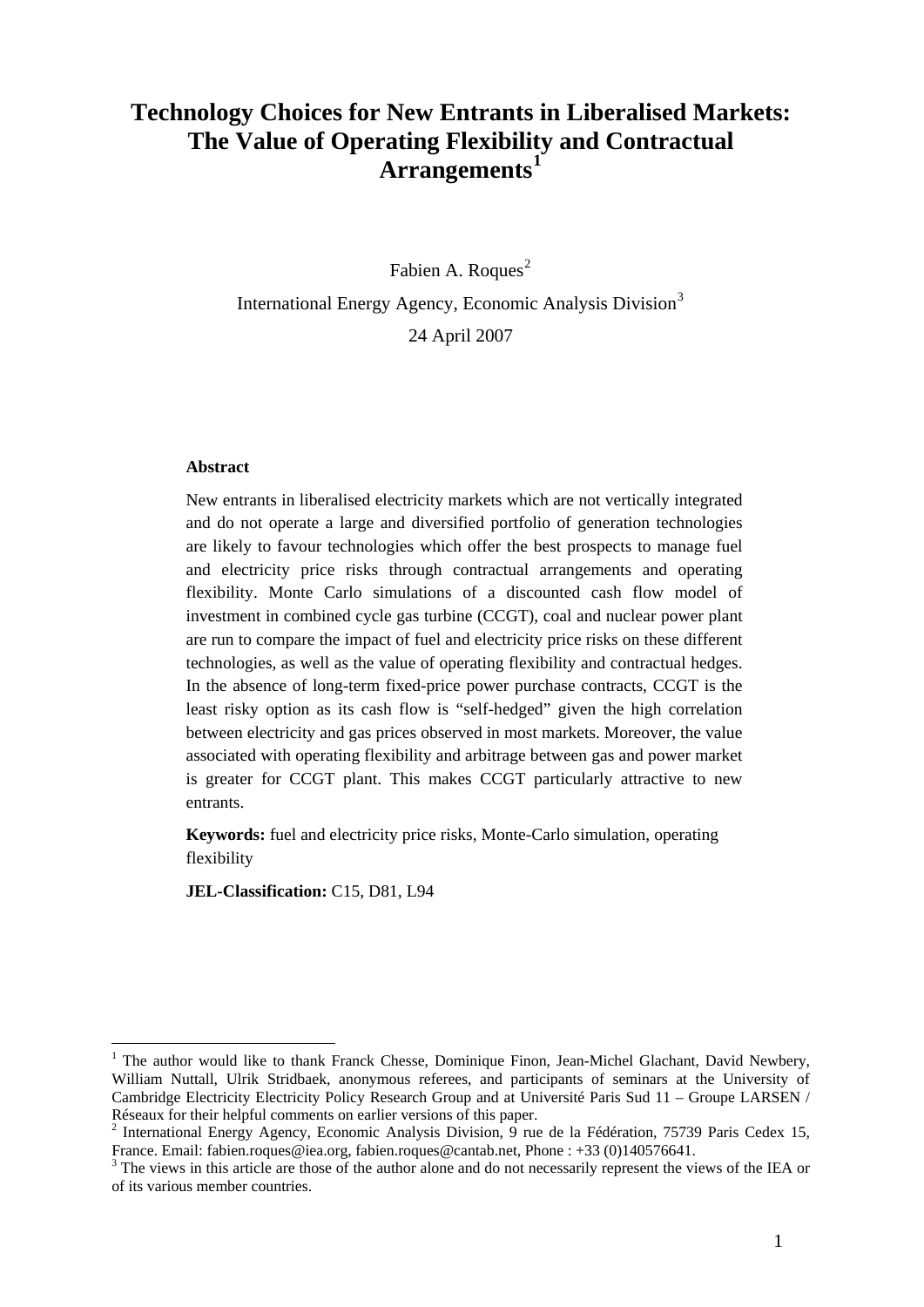### **1 INTRODUCTION**

1

The liberalization of energy markets has created a new business environment which exposes power investors to greater risks than under the pre-liberalization regulatory regime. While many of the risks facing power investors in liberalized electricity markets existed in the regulated industry, the ability to pass through the approval costs to consumers is no longer automatic. The most fundamental change affecting the value of investments is the uncertainty about electricity prices, and its interaction with fossil fuel price risk - and  $CO_2$  emission permits in Europe.<sup>[4](#page-2-0)</sup> Such market risks affect technologies differently, and their impact on new investment choices will depend on the ability of investors to manage or shift part of these risks onto other stakeholders. This in turn depends on the institutional and contractual arrangements underpinning investment projects. Large incumbent generation companies with a diversified portfolio of technologies, and/or vertically integrated can be thought as having an advantage in this respect with regard to new entrants using project or merchant financing (Roques et al., 2006c).

The focus of this paper is on new entrants in liberalized electricity markets, which are not significantly vertically integrated, and do not operate a large and diversified portfolio of generation technologies. How do the different technologies risk and return profiles compare with regard to market risks, and to what extent can these risks be shifted away from the investor through long-term fuel and power contracts? How can the operational flexibility associated with some contracting arrangements and some technologies help new entrants manage fuel and electricity price risks? How large is the 'arbitrage' value associated with flexible plant operation and flexible fuel input and electricity output contracting arrangements?

Over the past two decades, liberalized electricity industries have seen the rise of combined cycle gas turbine (CCGT) as the favourite technology for new entrants (Watson, 1997 and 2004). The increase in gas-fired generation efficiency and changes in natural gas markets during the 1990s (prices decreases and withdrawal of some restrictions) participated in the success of CCGT plant (Colpier and Cornland, 2002, Islas, 1999). Despite the increase of gas prices over the past years, CCGT remain the favourite technology for new entrants in European and North American markets, contrasting with traditional levelised cost studies showing coal and nuclear as more competitive in many regions (IEA, 2006 and IEA/NEA, 200[5](#page-2-1)).<sup>5</sup> Some distinctive economics and financial features of CCGT plant are critical advantages for new entrants in liberalized markets.<sup>[6](#page-2-2)</sup> CCGT plant has low capital cost, a short construction time and are modular.

The paper explores other less well-known attributes of CCGT investment in liberalized markets in comparison to coal and nuclear plants. The paper investigates how operating flexibility and contracts allocating fuel and electricity price risks affect the competitiveness of different generation technologies. The operating flexibility offered by CCGT plant – particularly arbitrage opportunities between gas and electricity markets – has a value which is not captured by traditional valuation methods and contributes to new entrants' preference for CCGT plant. The paper develops a probabilistic discounted cash flow investment model with operating flexibility to capture the impact

<span id="page-2-0"></span><sup>&</sup>lt;sup>4</sup> This paper concentrates on market risks (fuel price and electricity price risks). Investment in power generation comprises a large and diverse set of risks, as detailed in IEA/NEA (2005).

<span id="page-2-1"></span> $<sup>5</sup>$  In the European Union at the beginning of 2007, 58% of the 40 GW of power plants under construction and</sup> 50% of the 169 GW of planned power generation projects were CCGT plants.

<span id="page-2-2"></span><sup>&</sup>lt;sup>6</sup> In the USA between 1990 and 1998, Independent Power Producers (IPP) have accounted for 49% of the total investments in gas and dual-fuel power plants, while only 11% of these investments were made by the incumbent utilities (Glachant, 2005).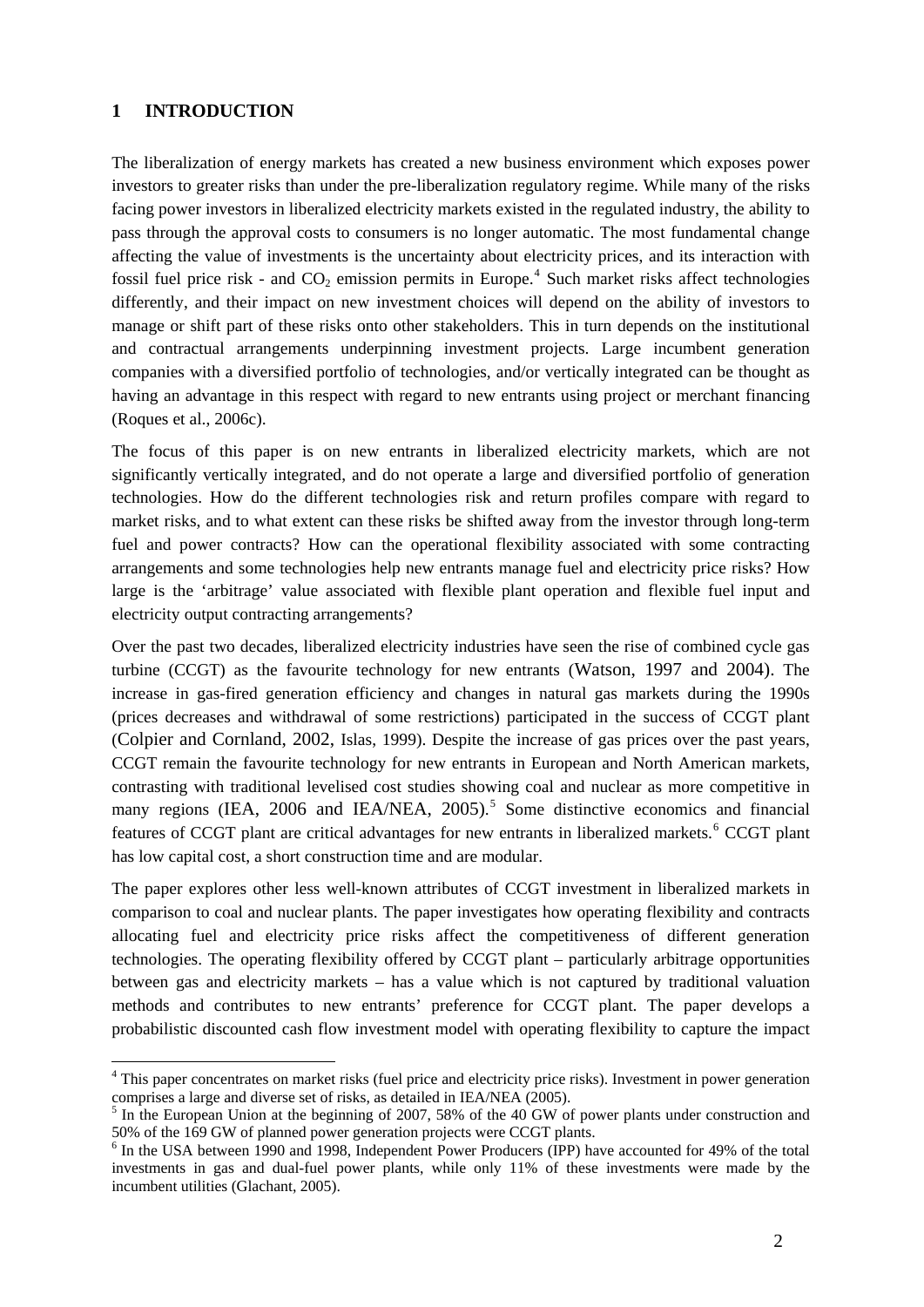of different degrees of exposure to fossil fuel and electricity price risks on different generation technologies. The results contrast with traditional levelized cost approaches and show that in the absence of long-term contracts, the high degree of correlation between gas and electricity prices in most markets makes CCGT "self-hedged" and appear paradoxically as the least risky option for investors, particularly new entrants. Besides, the value of operating flexibility is greater for CCGT plant than for coal or nuclear plant, all of which makes CCGT particularly attractive to new entrants.

The rest of this paper is organized as follows. Section 2 discusses the different kinds of contracts available to power plant investors to shift part of market risks onto plant operators, suppliers, or consumers. It also details the different opportunities for arbitrage between electricity and gas markets made possible by the technical operating flexibility of CCGT plant and some flexible gas supply agreements. We then introduce a probabilistic discounted cash flow model of CCGT, coal and nuclear plants with fossil fuel and electricity price risks and operating flexibility calibrated on empirical data from the UK markets. Section three uses Monte Carlo simulation to analyse the three technologies investment risk and return depending on the contracting arrangements shifting some of the fuel and electricity price risks away from the plant investor. It also computes the value of CCGT plant operating flexibility depending on the degree of correlation between fuel and electricity prices.

## **2 ELECTRICITY AND FUEL PRICE RISKS MANAGEMENT THROUGH CONTRACTS AND OPERATING FLEXIBILITY**

#### **2.1 Contracts to allocate electricity and fuel price risks**

In liberalized electricity markets, electricity producers sell their production through a combination of long-term contracts and spot market sales in various proportions depending on the production technology and the electricity company strategy. Electricity can be bought and sold either (1) on the spot market, (2) through contracts that are indexed to the price of the fuel input, (3) through tolling agreements (whereby the power purchaser delivers fuel to the generator and takes delivery of the resulting power that is produced, having effectively ''rented'' the use of the generation plant), or (4) through fixed-price contracts (Bolinger et al., 2006). Power purchase agreements play a central role in allocating risks among parties in the electricity industry (Wiser et al., 2004). The extent of risk that the plant investor, the plant operator (if different from the plant owner), and electricity suppliers bear depends in large part on how risks are allocated in these contracts. The allocation of risks, in turn, influences electricity investment decisions, and thereby has a significant impact on what types of power plants are built and the overall portfolio of electricity supply.

As described in Wiser et al. (2004), fixed-price electricity contracts establish a fixed and known price per MWh of delivered electricity. Such contracts clearly allocate fuel price risk to the generator (i.e. the ''Seller'') because the generator is responsible for selling electricity at fixed prices, while simultaneously dealing with an inherently variable fuel price stream. Indexed-price contracts generally index the price of electricity to either inflation or to the cost of another commodity, for example, the cost of the fuel used to generate the electricity. When electricity contracts are indexed to the price of the natural gas used to generate the electricity, the fuel price risk is allocated to the Buyer because the Buyer receives a variable-priced product. Tolling contracts provide the Buyer a service: the right to use the Seller's power plant to convert natural gas to electricity. The Seller is paid not only for the use of its facility, but also for simply being available to generate. The Buyer pays for the natural gas used to generate the electricity. The risk of fuel price variability is therefore clearly allocated to the Buyer in tolling contracts.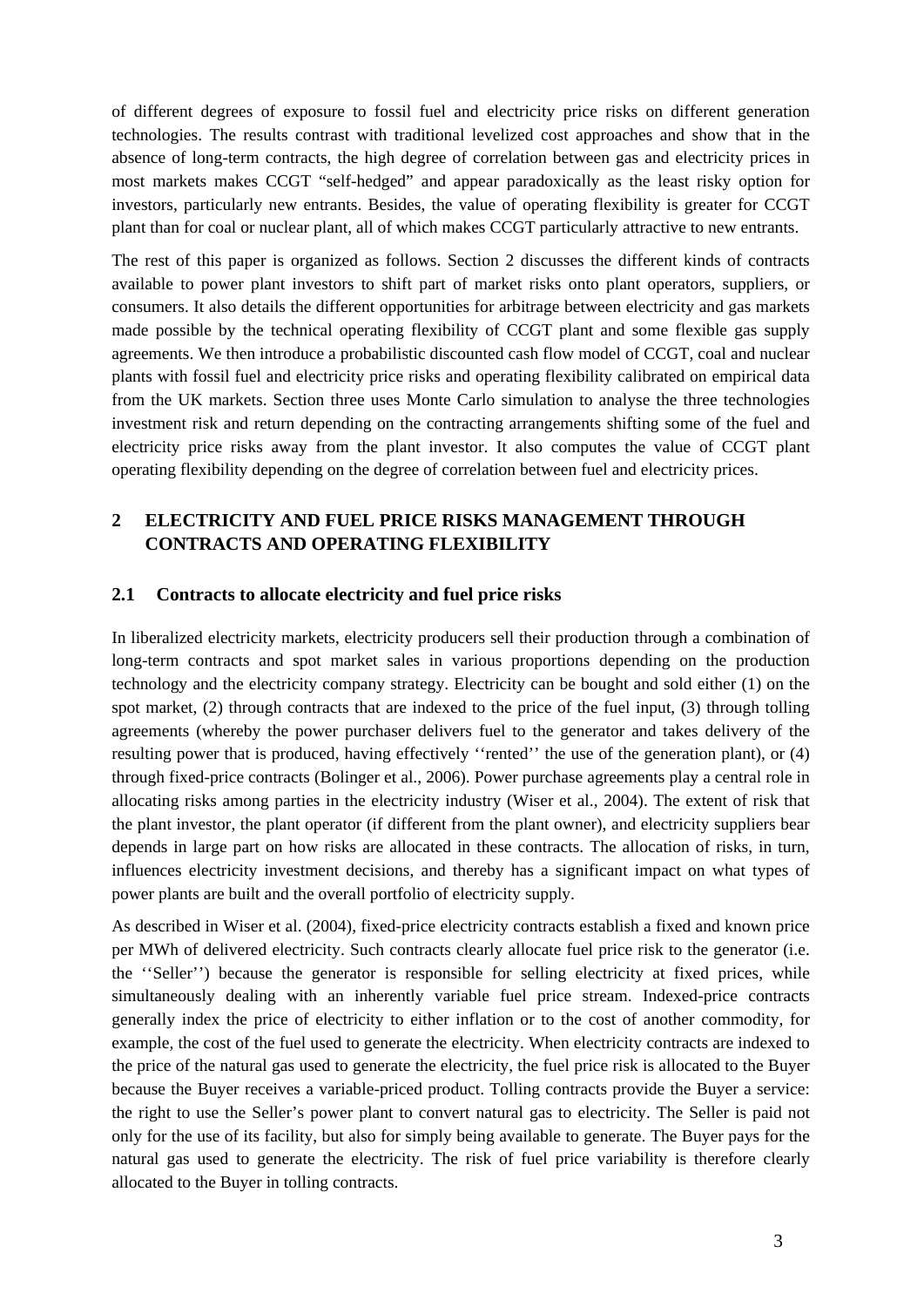A power plant investor exposure to fuel price risk depends essentially on four factors: (1) the sensitivity of generation costs to fossil fuel price risk, (2) the variability of the fuel's price, (3) the allocation of fuel price risk between the power plant investor and other parties through long-term contracts, and (4) the ability of the investor to mitigate the risk to which it is exposed. While gas costs can contribute to up to 70-80% of a CCGT production costs, coal costs represent between 25 and 35% of the plant generating costs, and nuclear fuel costs have a small impact (less than 10%) on a nuclear plant generating costs. The IEA (2006) estimates that a 50% increase in uranium, gas and coal prices would increase nuclear generating costs by about 3%, coal generating costs by 21% and CCGT generating costs by 38%. There is little empirical data publicly available on the terms and conditions of power purchase agreements, and in particular the way in which fossil fuel price risk is allocated. Natural gas-fired generation is commonly sold through all four of the contract types described above, with gas price risk falling on the power purchaser in the first three, and the generator in the final type (Wiser et al., 2004).<sup>[7](#page-4-0)</sup> Bolinger et al. (2006) point out that renewable generation, on the other hand, is typically sold through long-term fixed-price contracts (perhaps indexed to inflation).<sup>[8](#page-4-1)</sup>

## **2.2 Interruptible contracts, operational flexibility, and arbitrage between electricity and gas markets**

Operational flexibility is valuable in liberalized power markets, particularly for gas plant which can profitably arbitrage between electricity and gas markets. The degree of flexibility that a plant operator will have depends on factors intrinsic to the technology, as well as on the terms and conditions of the fuel supply contract. Designing contracts with flexibility, i.e. with specific provision or options that allow one or both parties to respond appropriately as conditions change can save renegotiation time and be more economically efficient for both parties to allocate risks (Borison and Hamm, 2005). A plant owner-operator might be willing to pay higher prices for nuclear megawatts if methods for mitigating price, cost, and capacity risk through contracts or real assets could be found. For example, Rothwell (2006) estimates that for a new nuclear plant in Texas the owner-operator might be willing to offer long-term contracts at a risk premium of \$0.86 for fixed-price, but "interruptible," power. On the other hand, the owner-operator could offer a fixed-price, "firm" power contract for a premium of \$2.96/MWh.

Gas-fired power stations operational patterns can be expected to respond to market price signals, decreasing gas consumption when the cost of generating from other fuels is lower than the price of burning gas. The willingness of the CCGTs to commercially interrupt themselves will be determined by a number of factors, including: the spark spread, which is itself influenced by the ability of the power generation sector to meet demand through switching to other fuels; the price of  $CO<sub>2</sub>$  emission allowances; the price of alternative fuels; and any environmental constraints (e.g.  $SO<sub>2</sub>$ ) that limit the extent of running on other fossil fuels. There is a large body of literature focusing on optimal dispatch for a portfolio of plants (see e.g. Kahn and Stoft, 1993, Connors et al. 2004). On a longer time scale, power generators can 'mothball' a plant temporarily if the power and fuel price projections make it uneconomic to use, and 'de-mothball' it later on if it is profitable.

<span id="page-4-0"></span><sup>&</sup>lt;sup>7</sup> Wiser et al. (2004) analyze a contract sample 27 long-term (3 years and longer) electricity procurement contracts signed by the California Department of Water Resources (DWR) in 2001 on behalf of the customers of California's three investor-owned utilities. They find that 41% of the electricity is supplied in ''tolling'' agreements, most of which give the DWR some flexibility to dispatch the facility. Fifty-nine percent of the electricity is supplied at fixed prices; these contracts are mostly non-dispatchable.

<span id="page-4-1"></span><sup>&</sup>lt;sup>8</sup> Going further, Johnston et al. (2007) discuss the theoretical benefits of take-or-pay contracts to facilitate the deployment of renewables.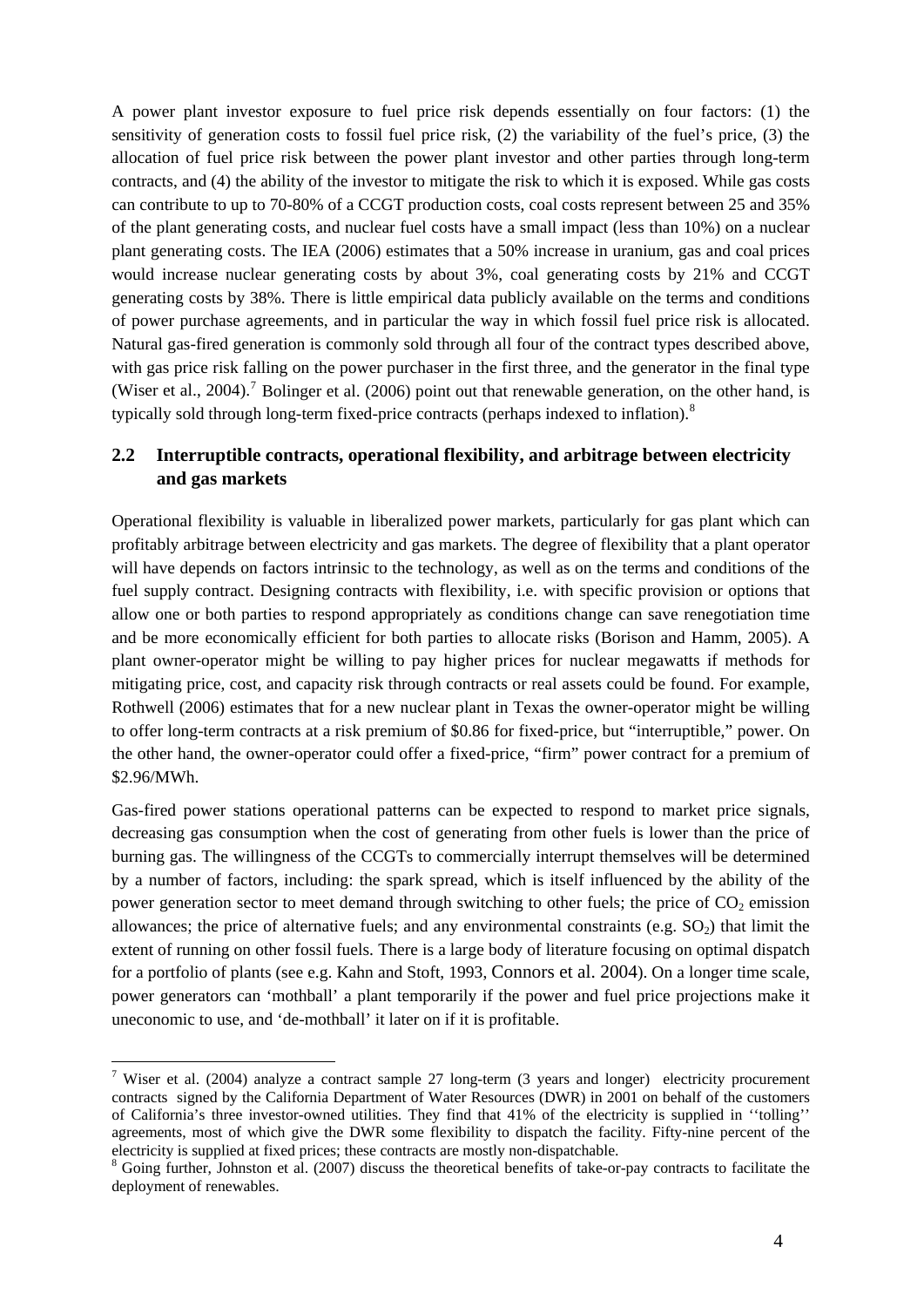Arbitrage between gas and electricity markets is of particular relevance to gas-fired power plants which are operated via tolling agreements or have flexible gas procurement contracts: operators can decide not to produce electricity and sell back the gas on the spot market if gas prices are too high relatively to electricity prices to make it uneconomic to produce.<sup>[9](#page-5-0)</sup> Many gas fired power plants have contracted natural gas supplied on interruptible contracts. Asche et al. (2002) analyze long-term takeor-pay contracts regulating gas exports to continental Europe and show that Dutch gas contracts usually have the highest volume flexibility; Norway has a fair swing component, whereas the Russians deliver the base load with a limited amount of swing.<sup>[10](#page-5-1)</sup>

The progressive liberalization of the gas market in Europe should improve the integration of gas and electricity markets, and make such arbitrage strategies for power producers easier, as gas supplies are increasingly secured through flexible short-term "non-take or pay" contracts (Stern 1998, Chevalier,  $2000$ .<sup>[11](#page-5-2)</sup> Neuhoff and von Hirschhausen (2005) analyze the changing patterns of long-term gas procurement contracts associated with the gas sector liberalization, including the evolution of the "flexibility clause" which used to be an integral part of long-term contracts in Europe, and the "destination clause" which remains an obstacle for competition in the European gas markets.<sup>[12](#page-5-3)</sup> Similarly, changes in regulation of US natural gas pipelines could provide power generators with more flexibility and services and facilitate arbitrage between electricity and gas markets (Costello,  $2006$ ).<sup>[13](#page-5-4)</sup>

Some gas-fired power plants may also have the technical possibility to switch to distillate fuel. CCGT plant can be engineered to operate as a dual fuel plant by installing back-up fuels burning equipment supplied from alternative fuels such as liquefied petroleum gas or distillate fuel oil, requiring delivery and storage infrastructure (Söderholm, 2001). In the UK, a significant response from the electricity generating industry was observed over winter 2005-06 when gas supplies to the UK were tight (NGT, 2006).<sup>[14](#page-5-5)</sup> However, the theoretical scope for fuel-switching behavior and gas/power arbitrage might fail to be realized in practice, for a number of reasons. These include environmental constraints on substituting gas, the costs of maintaining back-up inventories and fuel-switching equipment and of actually changing operations from base-running to alternatives and back, the often short duration of windows for profitable switching, and the conservatism of operational engineers.<sup>[15](#page-5-6)</sup>

- <span id="page-5-6"></span>• Technical risks associated with frequent switching to/from and prolonged use of distillate;
- Potential limits on the extent to which fuel stocks can be replenished;

<span id="page-5-0"></span><sup>&</sup>lt;sup>9</sup> The ability to arbitrage between gas and power is, however, not restricted to those power stations that have interruptible gas transportation arrangements. For example, in the UK during the 2005/06 winter, there were occasions when firm CCGTs commercially self-interrupted whilst interruptible power stations continued to generate (DTI, 2006).

<span id="page-5-1"></span> $\frac{10}{10}$  Asche et al. (2002) conclude that the most plausible explanation to the difference in the basis price for contracts from Russia, Norway, and the Netherlands is that longer distances make it more expensive to offer value-generating volume flexibility (swing services) for the Russians and to some extent the Norwegians, since this would require excess capacity in the pipelines.

<span id="page-5-2"></span><sup>&</sup>lt;sup>11</sup> The basic idea of 'take or pay' provisions is that the buyer is obliged to pay the contract quantity of gas even if he fails to take delivery in order to guarantee a cash flow for the seller.

<span id="page-5-3"></span><sup>&</sup>lt;sup>12</sup> Most long-term contracts between gas-exporters and European gas utilities bar buyers from reselling the gas to third parties other than final private and industrial consumers within their territory. They argue that the destination clause allows gas producers to profitably price discriminate and impacts competitiveness not only through prices, but also in that it reduces liquidity in the European gas market.

<span id="page-5-4"></span><sup>&</sup>lt;sup>13</sup> See also Hubbard and Weiner (1986) about the experience of the US natural gas industry with contracting and regulation between producers and pipelines during the 1980s, and take-or-pay provisions.

<span id="page-5-5"></span><sup>&</sup>lt;sup>14</sup> For the winter 2007/2008, CCGTs are expected to provide a maximum of 24.9 GW of generating capacity in the UK, of which 4.8 GW have the capability to run on distillate (NGT, 2006).<br><sup>15</sup> NGT (2006) identifies a number of practical issues that could limit the extent of any CCGT response:

<sup>•</sup> Limitations on the levels of switching to coal and oil as a result of environmental constraints;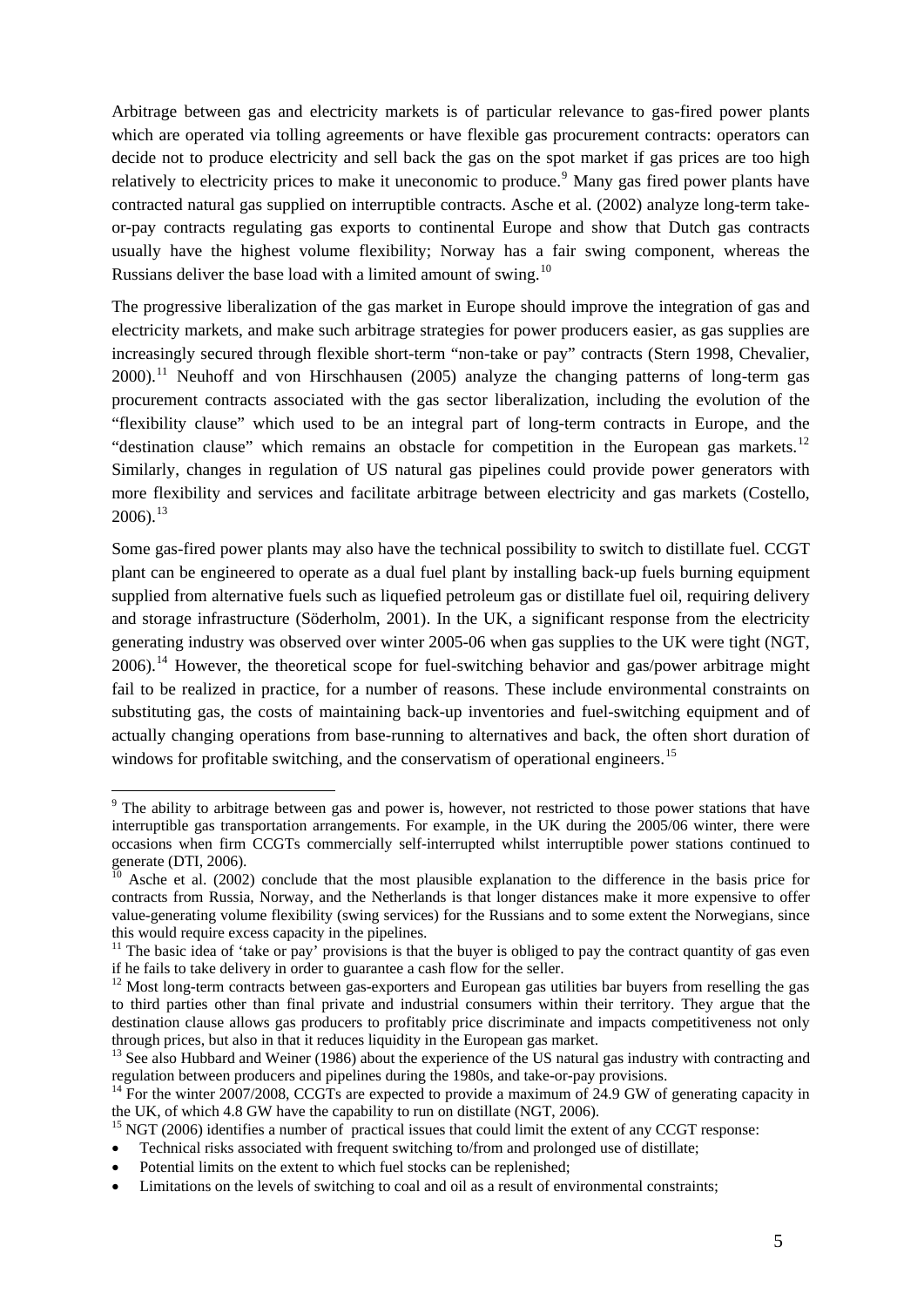## **2.3 Capturing operating flexibility and contracting arrangements in power plants valuation**

Flexibility in plant operation can be of great value to investors in liberalized markets with high fuel and power prices volatility, and is an important parameter to consider when comparing different technologies. The traditional levelized cost valuation approach was well adapted to assess power investments prior to liberalization, and remains widely used in the liberalized industry, both by energy planners and by electric companies (IEA/NEA, 2005, Roques et al., 2006d). However, it is difficult for the levelized cost methodology to incorporate risks and uncertainty effectively. IEA/NEA (2005) reckons for instance that "[the levelized cost] methodology for calculating generation costs does not take business risks in competitive markets adequately into account" and that "it needs to be complemented by approaches that account for risks in future costs and revenues".

Spinney and Watkins (1996) provide a thorough description of methods of examining risk for utilities investments, including sensitivity analysis, decision analysis, and Monte Carlo simulation. The most comprehensive approach to take into account a wide range of uncertainties in key risks is to use a probabilistic assessment using Monte Carlo simulation (Rode et al., 2001, Feretic and Tomsic, 2005, Roques, 2006b).<sup>[16](#page-6-0)</sup> Monte Carlo simulation computes outcomes as functions of multiple uncertain inputs, each expressed as a probability distribution. Such distributions can take various different functional forms, which provide a much richer description of possible outcomes for an input variable than the small number of discrete, point probabilities used in decision analysis.[17](#page-6-1) The resulting NPV distribution provides investors with a much richer analytical framework to assess power investments in liberalized markets.

Another issue with traditional discounted cash flow models based on levelized cost or on the standard NPV criterion is that they do not incorporate the value of managerial flexibility and operating flexibility. New valuation techniques borrowed from the financial engineering literature, including dynamic optimization and Real Options, can capture the value of managerial flexibility. Uncertainties over fuel and electricity prices create an opportunity cost of investing today rather than waiting to get more information on these uncertain parameters. If for instance natural gas prices escalate more rapidly than expected, then the project can be deferred or a different technology chosen. These option values are likely to have an important impact on the choice of generation technology in a competitive wholesale market (Chaton and Doucet, 2003, Gollier et al., 2005, and Roques et al., 2006a).

Dynamic investment valuation models can also provide some insight into what actions and design features could improve the competitive position of a certain technology. Flexibility in plant operation is valuable in liberalized markets and is not captured by traditional valuation approaches. The next sub-section presents a discounted cash flow model in which operating flexibility is dynamically

<span id="page-6-1"></span> $17$  Monte Carlo simulation entails typically the following steps (Spinney and Watkins, 1996):

- Identification of key uncertain model input variables;
- Statistical description of the risk for these key inputs by assignment of probability distributions;
- Identification and statistical description of any relationships (covariance) among key inputs;
- Multiple iteration:

<u>.</u>

• Description of key model outputs by probability distributions.

<sup>•</sup> Potential limitations on the ability to replenish stock in prolonged severe weather conditions, in particular if stocks are delivered by road tankers;

<span id="page-6-0"></span><sup>•</sup> Possible impacts on behavior of potential exposure to high imbalance costs if plant fails to generate. 16 Monte Carlo simulation (MCS), however, is not without its own potential pitfalls. See Spinney and Watkins (1996), Roques (2006b), and Roques et al. (2006d) for a discussion of the main issues associated with Monte Carlo simulation.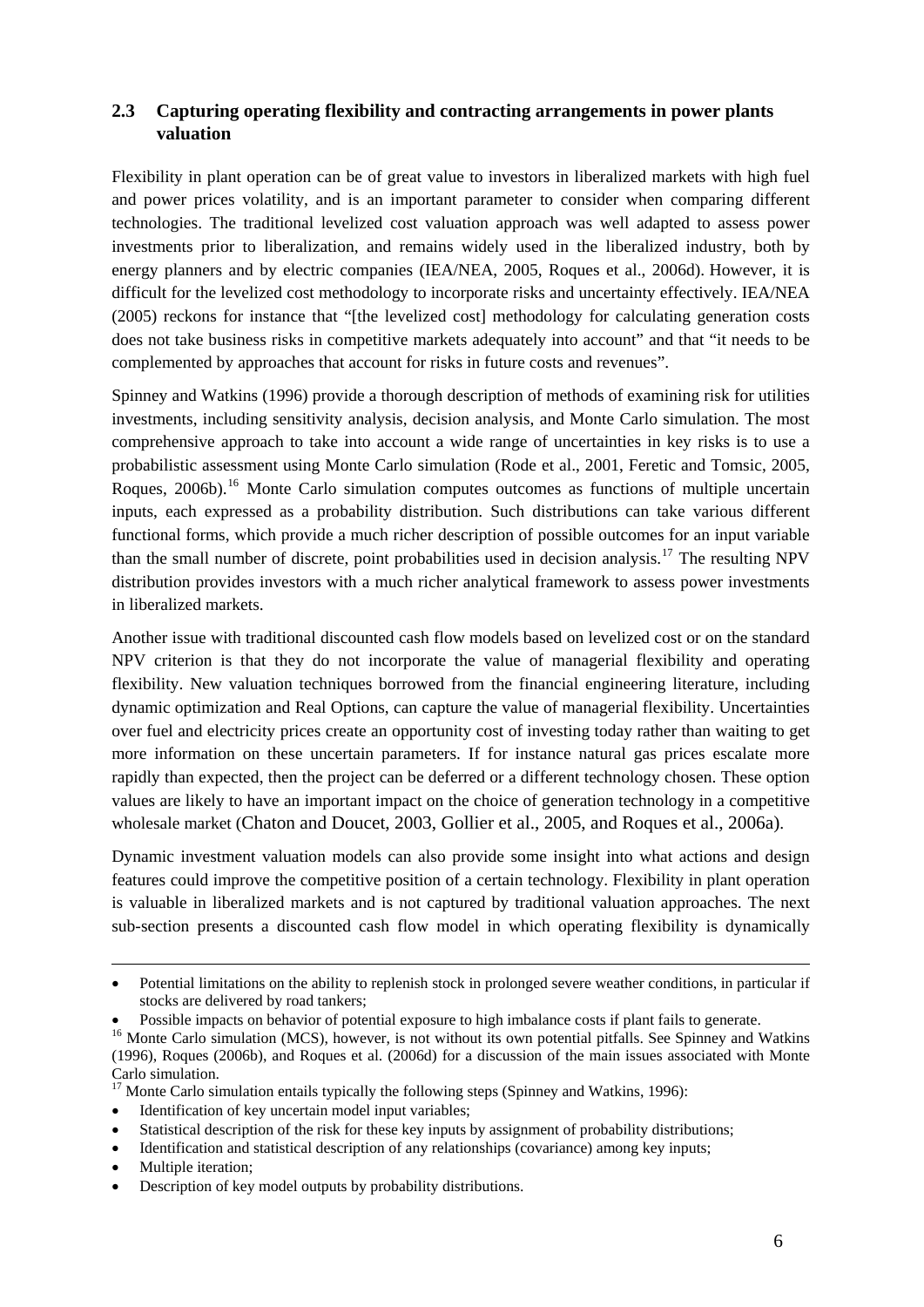modelled (i.e. plant operators choose to operate or shut down temporarily the plant, depending on relative fuel and power prices). Monte Carlo simulation are used to compute the impact of electricity and fuel price risks in three illustrative case studies corresponding to different fuel and electricity price risks allocations between plant operators and the other stakeholders.

## **2.4 A probabilistic valuation model with risky fuel and electricity prices and operating flexibility**

We concentrate on three technologies (scrubbed coal, CCGT, and "generation three" nuclear) that are likely to be the main base-load alternatives on the post-2010 time horizon.<sup>[18](#page-7-0)</sup> Table 1 summarizes the model 'base case' cost and revenue assumptions, based on (IEA/NEA, 2005) and (IEA, 2006). The model provides a simple yet fairly realistic description of the specificities associated with an investment in the three different technologies. The construction time is five years in the case of nuclear, four years in the case of coal, while it is only two years in the case of the CCGT plant. Nuclear plant incurs a "nuclear waste fee" to cover the cost of decommissioning and nuclear waste treatment. When operating flexibility is not taken into account, the three plants are assumed to operate base-load with an average annual capacity utilization factor of 85% (the capacity factor is endogenously determined in the case with operating flexibility).

| <b>Parameters</b>           | <b>Unit</b><br><b>Nuclear</b> |          | Coal     | <b>CCGT</b> |  |  |  |  |
|-----------------------------|-------------------------------|----------|----------|-------------|--|--|--|--|
| <b>Technical parameters</b> |                               |          |          |             |  |  |  |  |
| Net capacity                | <b>MW</b>                     | 1000     | 1000     | 1000        |  |  |  |  |
| Capacity factor             | $\frac{0}{0}$                 | 85%      | 85%      | 85%         |  |  |  |  |
| Heat rate                   | BTU/KWh                       | 10400    | 8600     | 7000        |  |  |  |  |
| Carbon intensity            | kg-C/mmBTU                    | $\Omega$ | 25.8     | 14.5        |  |  |  |  |
| Construction period         | years                         | 5        | 4        | 2           |  |  |  |  |
| Plant life                  | years                         | 40       | 40       | 25          |  |  |  |  |
| <b>Cost parameters</b>      |                               |          |          |             |  |  |  |  |
| Overnight cost              | €/kW                          | 2000     | 1120     | 520         |  |  |  |  |
| Incremental capital costs   | €/kW/yr                       | 16       | 9.6      | 4.8         |  |  |  |  |
| Fuel costs                  | $€/mm$ BTU                    | 0.4      | 2        | 5.8         |  |  |  |  |
| Real fuel escalation        | $\%$                          | 0.5%     | 0.5%     | 0.5%        |  |  |  |  |
| Nuclear waste fee           | Mill€/kWh                     | 1        | $\Omega$ | $\Omega$    |  |  |  |  |
| Fixed O&M                   | €/kW/year<br>52               |          | 40       | 20          |  |  |  |  |
| O&M real escalation rate    | $\%$                          | 0.5%     |          |             |  |  |  |  |
| <b>Financing parameters</b> |                               |          |          |             |  |  |  |  |
| <b>WACC</b>                 | $\%$                          | 10% / 8% |          |             |  |  |  |  |
| <b>Government actions</b>   |                               |          |          |             |  |  |  |  |
| Carbon tax                  | €/tCO <sub>2</sub><br>10      |          |          |             |  |  |  |  |
| Carbon price escalation     | $\%$                          | $1\%$    |          |             |  |  |  |  |
| <b>Revenues</b>             |                               |          |          |             |  |  |  |  |
| <b>Electricity price</b>    | €cents/kWh                    | 5.5      |          |             |  |  |  |  |
| Electricity escalation rate | %                             | 0.5%     |          |             |  |  |  |  |

#### **Table 1 - Base case parameters**

<span id="page-7-0"></span><sup>&</sup>lt;sup>18</sup> Our focus on base-load generation technologies justifies the exclusion of many renewable technologies. Besides, this 2010 time horizon requires current mature technologies, which excludes many technologies (pulverized coal, small-scale modular "generation IV" nuclear, advanced renewables) that present promising technology prospects, but that are yet too immature to be considered ready by 2010.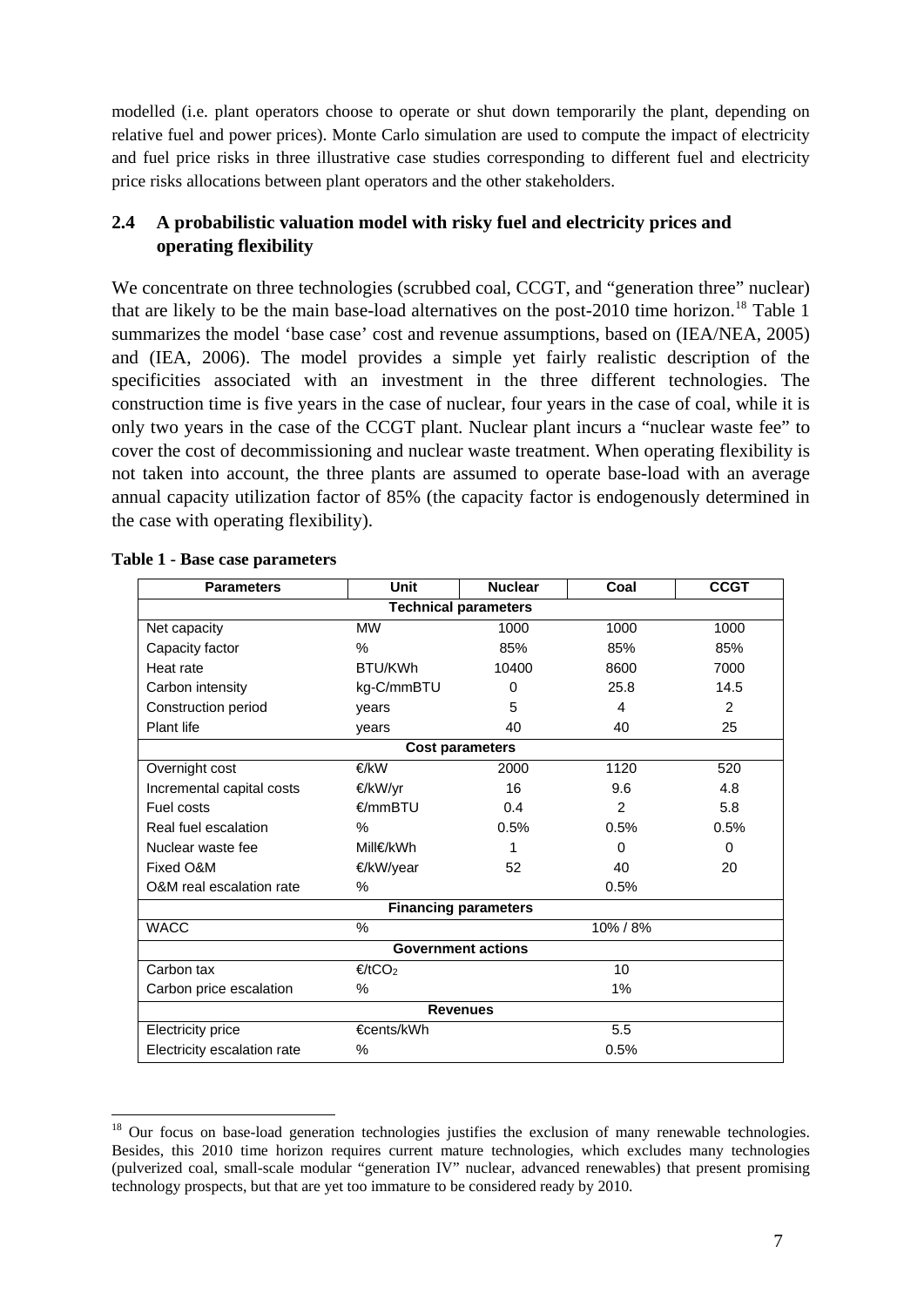A 10% real weighted average cost of capital is used, corresponding to the cost of capital for a commercial investment in the liberalized industry.<sup>[19](#page-8-0)</sup> Plant technical life-times are assumed at respectively 40 years for nuclear and coal plants and 25 years for CCGT plants.<sup>[20](#page-8-1)</sup> Gas and coal price assumptions are based on (IEA, 2006), with long–term real annual fuel cost escalation rate of 0.5% for the three fuels. The nuclear fuel cost includes used-fuel disposal, based on an open fuel cycle.<sup>[21](#page-8-2)</sup> The cost of carbon emission permits within the European Trading Scheme cost is assumed to be  $10\cdot \text{EtCO}_2$ . The electricity price is based on an average of future base load electricity price contracts for 2009 in Europe as of early 2007 with a 0.5% annual cost escalation rate.

For a discount rate of 10%, the coal plant has a much higher NPV (€342 /kW) than the nuclear and CCGT plant (respectively  $\epsilon/44$ KW and  $\epsilon/48$ KW). With an 8% discount rate, all technologies have positive NPVs, the nuclear plant NPV increasing relatively more than other technologies as nuclear is the most capital intensive technology. These results are consistent with recent levelized costs studies (IEA/NEA, 2005, IEA, 2006): the increase of natural gas prices has made coal-fired plant – and to a lesser extent nuclear plant – relatively more competitive in the US and Europe than gas plant on a static levelized cost basis (IEA, 2006).<sup>[22](#page-8-3)</sup>

The characterization of fuel and electricity price risks is simple as the focus is here on price risk in the medium- to long-term (monthly to yearly).  $^{23}$  $^{23}$  $^{23}$ The model concentrates on lifelong discounted cash flows, and monthly fossil fuel, electricity, and  $CO<sub>2</sub>$  emission permit price risks are modeled by random variables with a normal probability distribution whose parameters are described in Table 2. The most likely values correspond to the base case detailed in the previous section, while the standard deviation estimate is based on empirical data on 5 years of UK NBP term ahead forward gas prices, coal ARA term ahead forward prices, and term ahead UK base load future electricity prices.

Correlations between fuel, electricity and  $CO<sub>2</sub>$  prices are critical to assess the combined impact of such risks on the different technologies risk and return profiles. As in IEA (2007), a correlation of 0.5 between electricity and gas prices, as well as between electricity and coal prices is used as base case working assumption.  $CO<sub>2</sub>$  certificates prices are also assumed to be 0.5 correlated with electricity and coal and gas prices in this "base case" simulation. The last section of this paper provides a detailed sensitivity analysis to the degree of correlation between fuel, electricity, and carbon prices.

| Variable                 | Technology     | Unit                   | <b>Expected value</b> | <b>Standard deviation</b> |
|--------------------------|----------------|------------------------|-----------------------|---------------------------|
| Nuclear fuel price       | <b>Nuclear</b> | €/Mbtu                 | 0.4                   | 0.15                      |
| Coal price               | Coal           | €/Mbtu                 |                       | 1.0                       |
| Gas price                | <b>CCGT</b>    | €/Mbtu                 | 5.8                   | 2.9                       |
| Carbon Price             | All            | €/tonneCO <sub>2</sub> | 10                    | 4.6                       |
| <b>Electricity price</b> | All            | €cents/KWh             | 5.5                   | 1.8                       |

**Table 2 – Random variables normal distributions characteristics** 

<span id="page-8-0"></span><sup>&</sup>lt;sup>19</sup> For a discussion of discount rates to be used in power generation investment valuations, see e.g. Awerbuch (1993 and 1995), Roques et al. (2006d), and IEA (2006).

<span id="page-8-1"></span><sup>&</sup>lt;sup>20</sup> For generating cost models with a more detailed treatment of the financing issues, see e.g. Girard et al. (2004) and Deutch et al. (2003) who explore the impact of merchant project financing approaches in which the debt repayment period is shorter than the physical life of the plant.<br><sup>21</sup> For a detailed assessment of the costs of the nuclear fuel cycle, see NEA (2002).

<span id="page-8-3"></span><span id="page-8-2"></span> $22$  Note that the advantage for coal generation is less pronounced in Europe than in the United States, because European coal prices are higher and gas prices somewhat lower.<br><sup>23</sup> Commodity prices in the short-term are usually modelled using complex stochastic processes to capture the

<span id="page-8-4"></span>impact of seasonality, daily demand variability and other operational risks (Geman, 2005).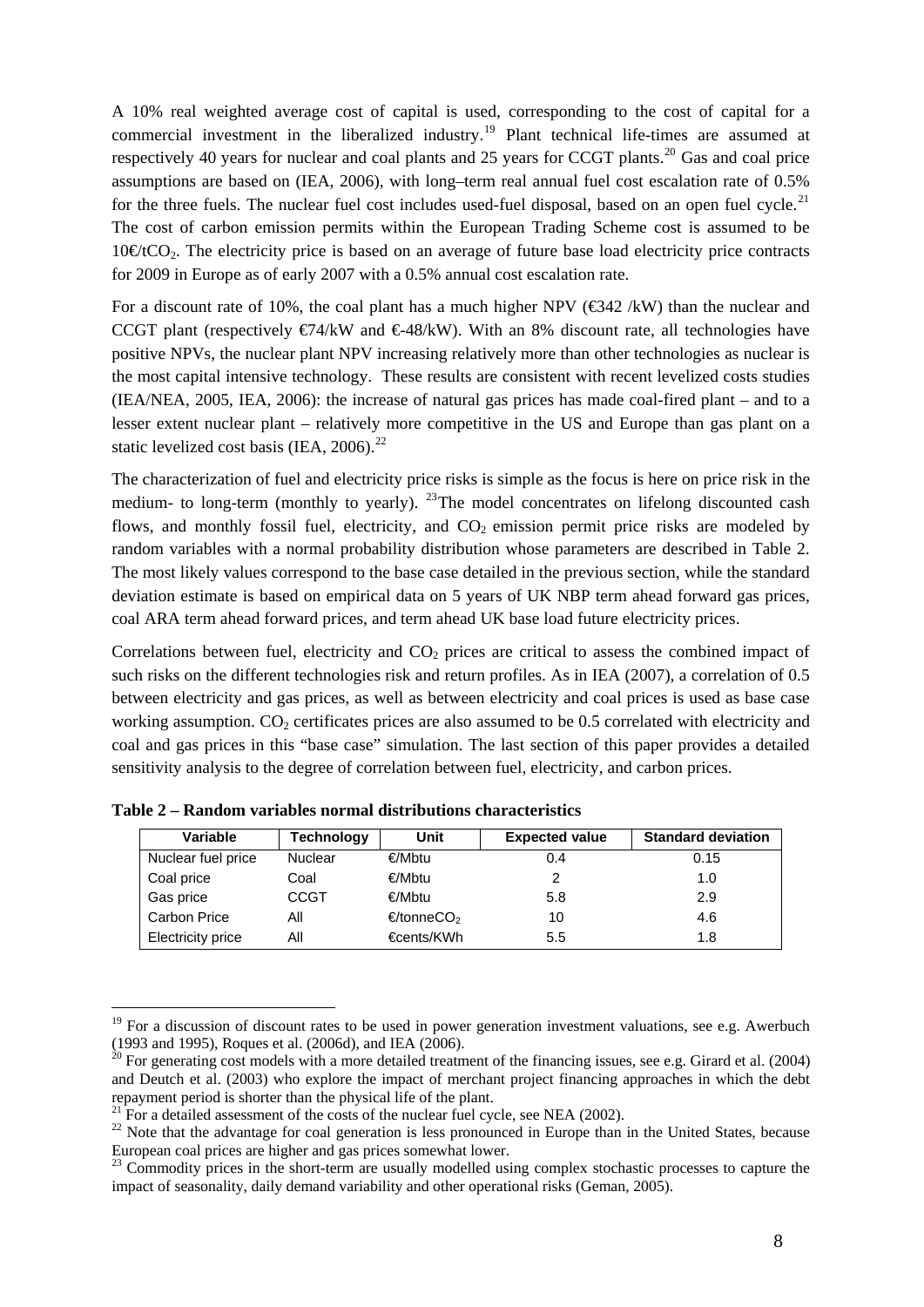## **3 VALUING OPERATING FLEXIBILITY AND CONTRACTUAL RISK TRANSFERS**

Electricity and fuel price risks are often allocated to other parties than the plant investor through longterm contracts. While there are various theoretical possible combinations of fuel and power contracts, the next sections will investigate three polar case studies:  $24$ 

- In the first case study, fuels used to run the plant are purchased on spot markets, and the plant owner (or operator) bears all of the fuel price risks. The plant electricity output is sold at a fixed price through a long-term contract thereby shifting the electricity price risk away from the plant investor onto electricity suppliers or consumers.
- In the second case study, fuels are purchased through long-term fixed-price contracts, thereby shifting the fuel price risk away from the plant investor onto the fuel suppliers. The plant electricity output is sold on spot markets, such that the plant investor bears all of the electricity price risk.
- In the third case study, both the fuels used to run the plants and the electricity produced are bought and sold from spot markets. The plant investor therefore bears both fossil fuel and electricity price risks.

For each of these three case studies, two different hypotheses on the nature of the fixed-price longterm contracts will be considered. By default, it will be assumed that the long-term contracts are binding, i.e. that electricity power purchase agreements require the plant to be run ("must run contracts" for electricity, or gas contracts with a "non-resell" clause) even if it is uneconomic to do so. In the variant, it will be assumed that the contracts have some kind of flexibility clauses such that the plant owner (or operator) has the possibility not to run the plant if it is more economical to resell the fuel on the spot market. This later case will be referred to as the case with operating flexibility.

The managerial flexibility to operate or not a power plant can be interpreted as an option "built in" the investment project, which cannot be captured by standard valuation approaches. We model the managerial flexibility through a decision rule which switches plants off whenever the expected costs of production exceed the expected electricity sales revenues in the discounted cash flow Monte-Carlo simulation model. For simplicity, we assume that the revenues from selling the non-consumed fuel on spot markets compensate for the additional costs associated with stopping and restarting the plant (e.g. increased O&M expenditures related to faster materials fatigue) and the fixed costs of plant when it does not produce. This assumption is quite conservative and implies that we are estimating a lower bound of the value associated with operating flexibility. Each case study presents the NPV probability distribution of the three technology alternatives resulting from 100,000 simulations in the 10% discount rate case with and without operating flexibility.

<u>.</u>

<span id="page-9-0"></span> $24$  Note that the case in which both fossil fuel and electricity are bought and sold through long-term fixed-price contracts corresponds to the deterministic valuation presented in the previous section.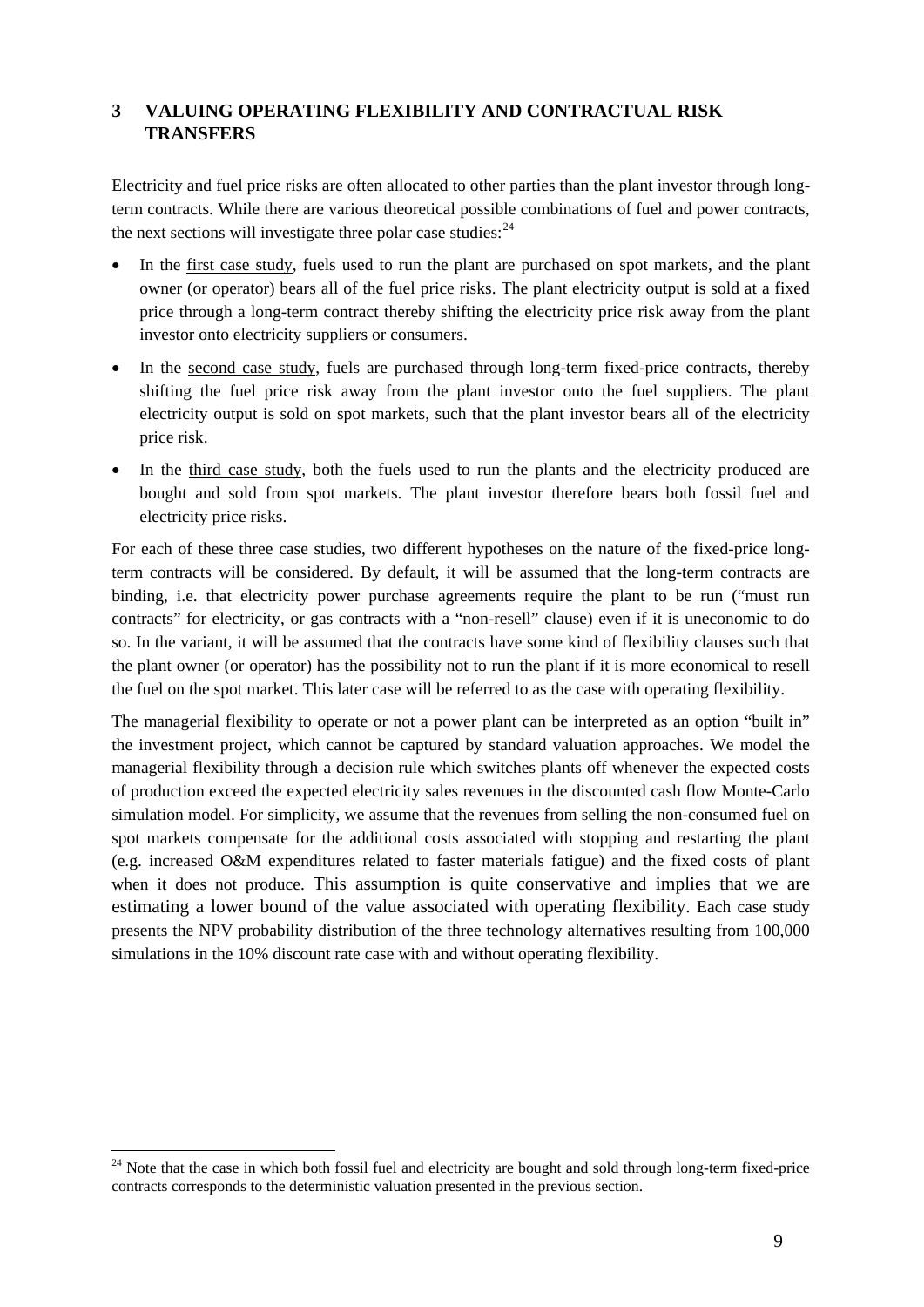## **3.1 Case study 1: Electricity price fixed through a long-term contract – fossil fuel bought on spot markets**

In this case study, fuels are purchased on spot markets, and the plant owner bears all of the fuel price risk. The plant electricity output is sold at a fixed price through a long-term contract, thereby shifting the electricity price risk away from the plant investor onto electricity suppliers or consumers. As discussed in section 2, a power plant investor exposure to fuel price risk depends both on the sensitivity of generation costs to fossil fuel price risk and the variability of the fuel's price. Figure 1 shows the NPV probability distribution resulting from 100,000 simulations of the 3 technologies NPV. The spread of the three technologies NPV distributions is very different (Table 3), reflecting the larger sensitivity of the CCGT NPV – and to a lesser extent coal plant NPV – to gas and coal prices (standard deviation of respectively 1211 and 556  $\bigoplus$ kW). In contrast, the narrow distribution of the nuclear plant NPV (standard deviation of  $84 \in KW$ ) illustrates the relatively small impact of nuclear fuel cost on the overall profitability of a nuclear plant investment.

The impact of operating flexibility, which would enable plant to stop producing electricity (i.e. contracts which have a dispatch clause, contrary to "must run" contracts which contain a large penalty clause in case the plant does not generate the quantity contracted) is of relatively small magnitude and mostly valuable for gas plant. The low value of operating flexibility for nuclear and coal plant can be explained by the relatively low impact of fossil fuel price uncertainty on plant profitability for these technologies. In contrast, the operating flexibility of CCGT plant makes arbitrage profitable in case of high gas prices, by reselling the contracted gas on spot market and stopping production of electricity. Arbitrage possibilities between gas and electricity markets reduce the potential losses of gas plant, as the 5% percentile of the CCGT NPV probability distribution is reduced from -2044 to -474  $\bigoplus$ KW (by 77%). Operating flexibility reduces the CCGT NPV distribution standard deviation from 1211 to 847  $\mathcal{L}$  KW (by 30%) – which remains however significantly higher than the NPV distribution standard deviation of coal and nuclear plant. To sum up, operating flexibility is of relatively low value and does not change radically the relative risk and return profiles of the three technologies when considering only fuel price risk (i.e. with electricity prices fixed through long-term contracts).



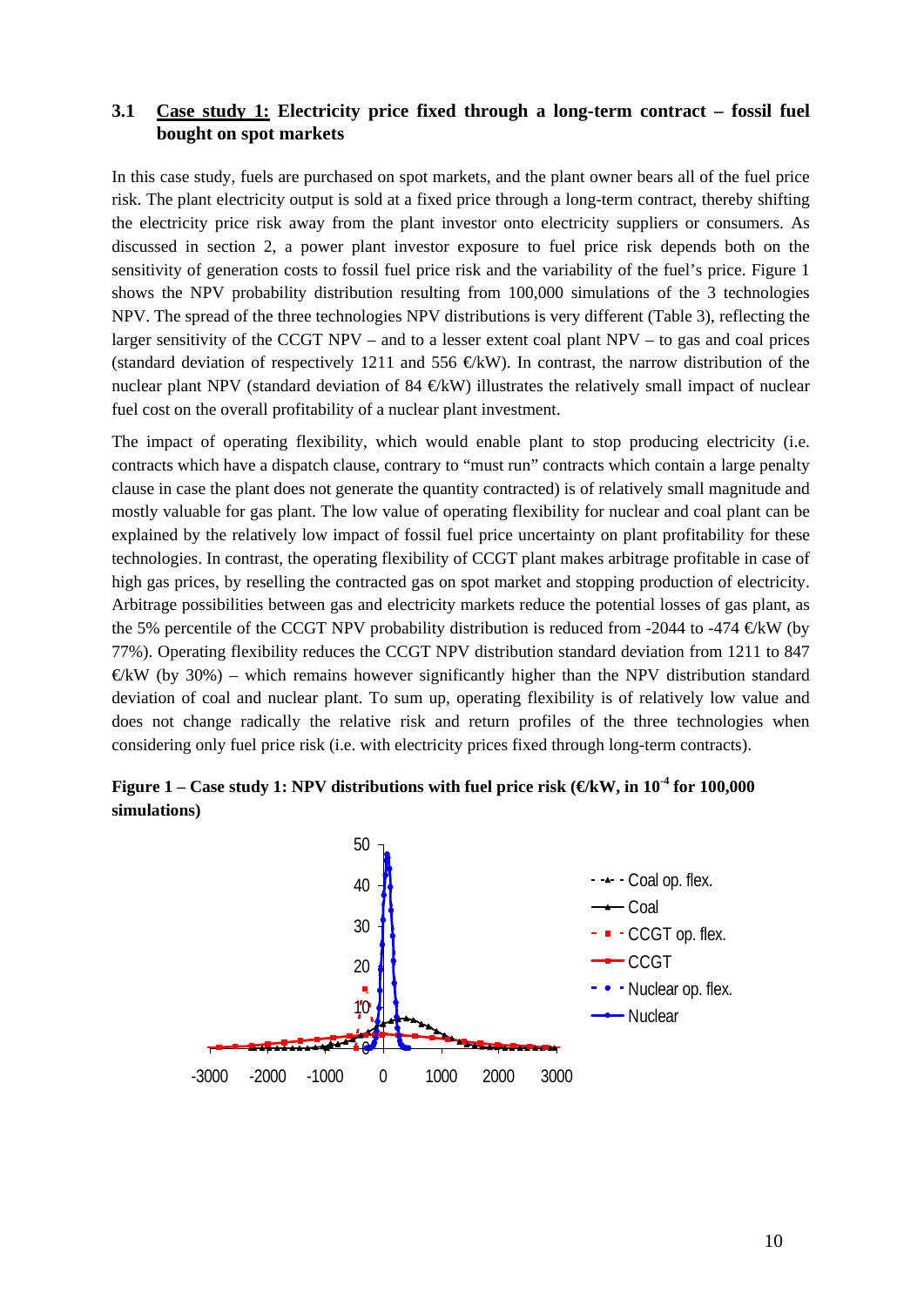| $NPV$ ( $Q$ kW)   | <b>Minimum</b> | Mean  | <b>Maximum</b> | Std.      | 5% percentile | 95% percentile |
|-------------------|----------------|-------|----------------|-----------|---------------|----------------|
|                   |                |       |                | deviation |               |                |
| <b>CCGT</b>       | $-5526$        | $-48$ | 5780           | 1211      | $-2044$       | 1943           |
| CCGT op. flex.    | -474           | 252   | 5780           | 847       | $-474$        | 1943           |
| Coal              | $-2291$        | 342   | 2955           | 556       | $-571$        | 1255           |
| Coal op. flex.    | $-976$         | 344   | 2955           | 552       | $-571$        | 1255           |
| <b>Nuclear</b>    | $-283$         | 74    | 443            | 84        | -63           | 212            |
| Nuclear op. flex. | $-283$         | 74    | 443            | 84        | -63           | 212            |

Table 3 - Case study 1: NPV distributions with fuel price risk (€kW)

## **3.2 Case study 2: Fossil fuel prices fixed in a long-term contract – electricity sold on spot markets**

In this second case study, fuels are purchased through long-term fixed-price contracts, thereby shifting the fuel price risk away from the plant investor onto the fuel suppliers. The plant electricity output is sold on spot markets, such that the plant investor bears all of the electricity price risk. The case without operating flexibility can be interpreted as modelling fuel purchase contracts with a "nonresell" clause. Figure 2 shows that electricity price risk has a very similar impact on the risk profile of nuclear, coal or CCGT plant, whose NPV distribution have standard deviation of respectively 1076, 1080 and 964  $\mathcal{L}k$ W. As shown by the dashed lines on Figure 2, plant operating flexibility is more valuable to cap potential downside losses of CCGT plant than coal and nuclear plant. The operating flexibility reduces the CCGT NPV probability distribution standard deviation from 1076 to 768  $\oplus$ kW (by 29%). It reduces coal and nuclear NPV probability distributions standard deviation respectively from 1080 to 979  $\in$ kW (by 9%) and from 964 to 934  $\in$ kW (by 3%). The main insight is that while electricity price risk affects the three technologies to a relatively similar extend, plant operating flexibility is of much greater value to CCGT plant and lowers risk associated with CCGT investment to lower levels than for coal and nuclear plant.

## **Figure 2** – Case study 2: NPV distributions with electricity price risk ( $\bigoplus$ kW, in 10<sup>-4</sup> for 100,000 **simulations)**

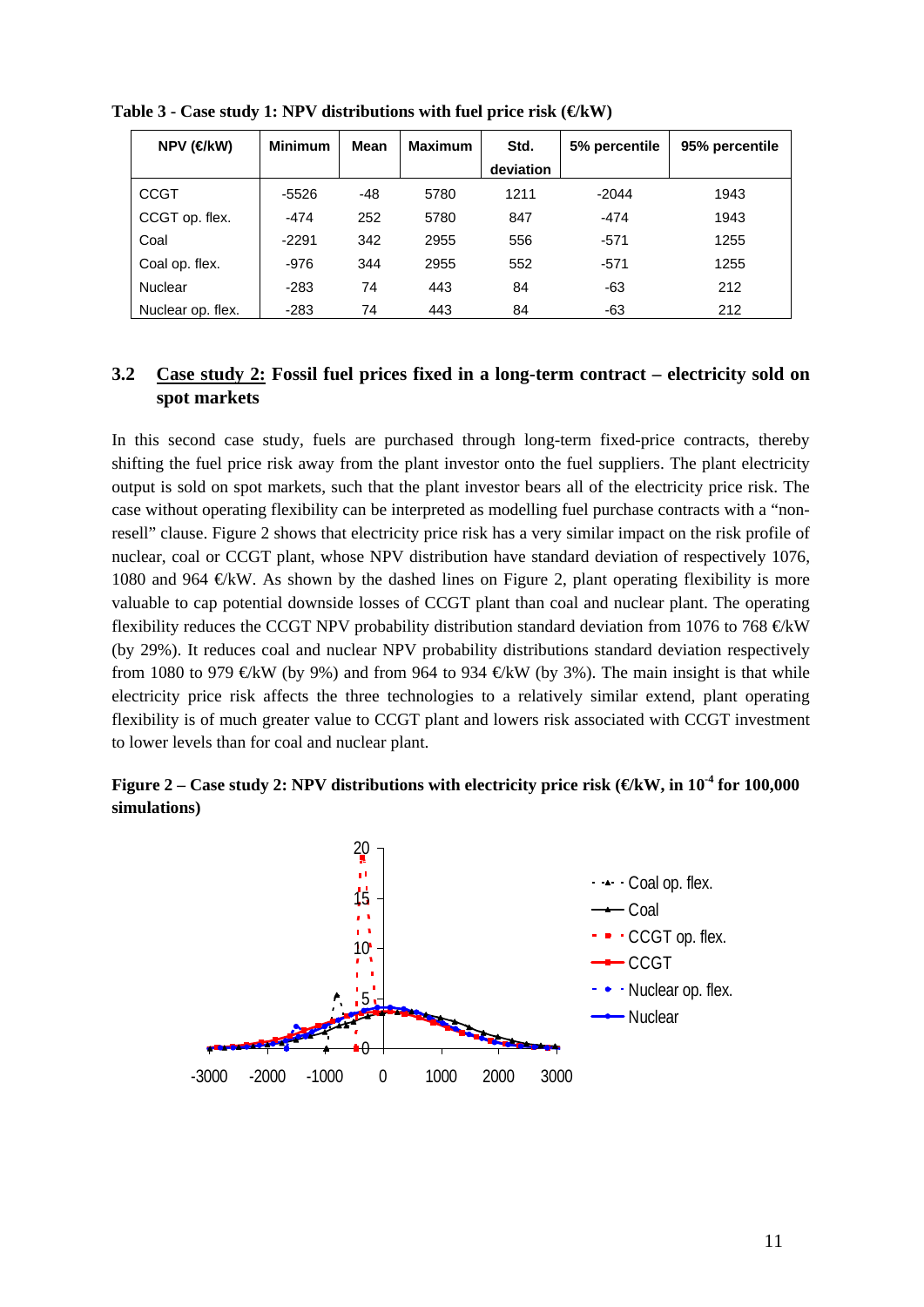| NPV (€kW)         | <b>Minimum</b> | <b>Mean</b> | <b>Maximum</b> | Std.      | 5% percentile | 95% percentile |
|-------------------|----------------|-------------|----------------|-----------|---------------|----------------|
|                   |                |             |                | deviation |               |                |
| <b>CCGT</b>       | $-4469$        | $-48$       | 5457           | 1076      | $-1817$       | 1718           |
| CCGT op. flex.    | $-474$         | 201         | 5457           | 768       | $-474$        | 1718           |
| Coal              | $-4107$        | 342         | 5832           | 1080      | -1432         | 2114           |
| Coal op. flex.    | $-976$         | 400         | 5832           | 979       | -976          | 2114           |
| Nuclear           | $-4050$        | 74          | 4979           | 964       | $-1511$       | 1659           |
| Nuclear op. flex. | $-1668$        | 88          | 4979           | 934       | $-1511$       | 1659           |

Table  $4$  - Case study 2: NPV distributions with electricity price risk  $(\text{CkW})$ 

## **3.3 Case study 3: Electricity and fuel price sold and bought on spot markets**

In this third case study, both fuels used to run the plants and the electricity produced are bought and sold from spot markets. The plant owner (or operator) therefore bears both fossil fuel and electricity price risks. The combined impact of electricity and fuel price risks on the profitability of the three different technologies depends on the degree of correlation between these prices. The impact of different degrees of correlation between electricity and gas prices will be studied in detail in the next section. In this subsection, an arbitrary degree of correlation of 50% is assumed, as in IEA (2007).

In the case with no dispatch choice, Figure 3 shows that the three technologies have relatively similar NPV distributions standard deviation: 1148  $\in$ kW for CCGT plant, 942  $\in$ kW for coal plant, and 967 €/kW for nuclear plant. The NPV probability distributions also show that an investment in a coal of gas plant has a greater upside potential than an investment in a nuclear plant: the NPV distribution 95% percentile for a CCGT stands at 1829  $\bigoplus$ KW, while it is 1893  $\bigoplus$ KW for coal plant and only 1666  $E$ W for nuclear plant. In contrast, a CCGT investment appears as the most risky investment, with a greater downside potential than other technologies. Such occurrences of large losses correspond to simultaneous low electricity prices and high gas prices. The NPV distribution 5% percentile for CCGT is as large as -1952  $\in$ kW, versus -1205  $\in$ kW for a coal plant and -1516  $\in$ kW for a nuclear plant. Such theoretical result should, however, be interpreted with care as CCGT plant is unlikely to be operated with 'must run' contracts in practice.



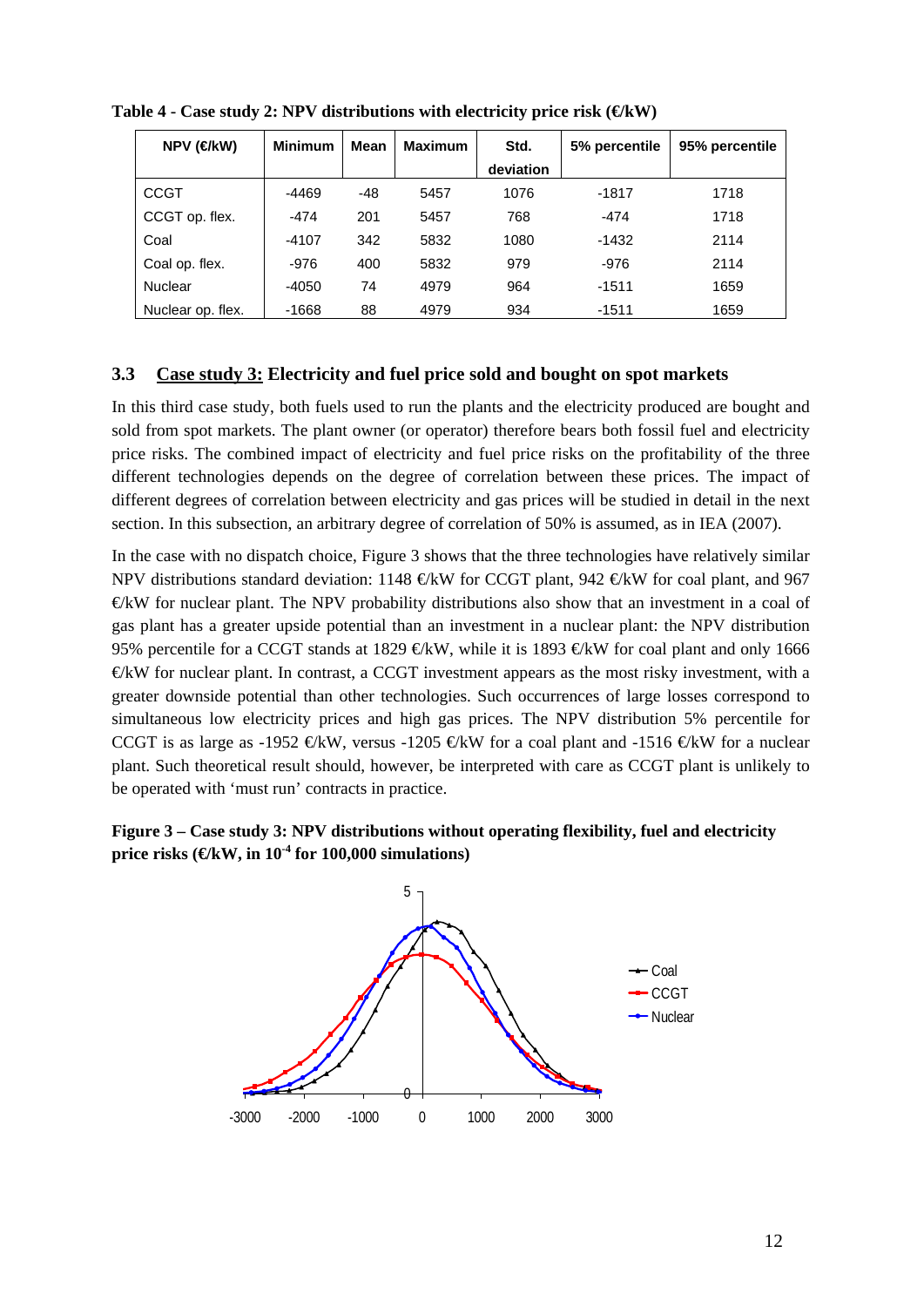In the more realistic case with operating flexibility, Figure 4 shows significant differences. The first observation is that the shape of the NPV distributions is greatly modified: the lower left hand side tail of the CCGT – and to a lesser extent coal plant – NPV probability distributions are removed. In other words, as losses are capped by the operational flexibility, the probability of very low NPVs decreases significantly: the 5% percentile for the CCGT NPV distribution increases from -1952 to -474  $\in\mathbb{K}W$ , from -1205 to -976  $\in$ KW for coal plant, and remains at -1516  $\in$ KW for nuclear plant (Table 5). The operating flexibility increases substantially the CCGT ENPV (from -48 to 229  $\in\mathbb{K}$ W) and slightly the coal ENPV (from -342 to 377  $E$ kW), while it leaves the nuclear ENPV hardly unchanged (increasing from 74 to 88  $\in$ kW).

**Figure 4 – Case study 3: NPV distributions with operating flexibility, fuel and electricity price**  risks ( $\bigoplus$ kW, in 10<sup>-4</sup> for 100,000 simulations)



The main insight is that taking into account plant operating flexibility modifies the relative attractiveness of the different technologies. When the CCGT operating flexibility is taken into account in the valuation, CCGT plant becomes a more profitable and less risky investment choice. Indeed, the operating flexibility not only increases the CCGT expected NPV relatively to the coal and nuclear plant expected NPVs, but it also reduces the riskiness of CCGT plant by capping the likelihood of largely negative NPVs to a lower level than for nuclear or coal plant.

Table  $5 -$  Case study 3: NPV distributions with fuel and electricity price risks  $(\mathcal{C}kW)$ 

| NPV (€kW)         | <b>Minimum</b> | <b>Maximum</b> | Std.<br>Mean |                  | 5%         | 95%        |
|-------------------|----------------|----------------|--------------|------------------|------------|------------|
|                   |                |                |              | <b>Deviation</b> | percentile | percentile |
| <b>CCGT</b>       | -5527          | 4724           | -48          | 1148             | $-1952$    | 1829       |
| CCGT op. flex.    | $-474$         | 4724           | 229          | 807              | $-474$     | 1829       |
| Coal              | $-4023$        | 4318           | 342          | 942              | $-1205$    | 1893       |
| Coal op. flex.    | $-976$         | 4318           | 377          | 876              | $-976$     | 1893       |
| <b>Nuclear</b>    | $-4100$        | 4625           | 74           | 967              | $-1516$    | 1666       |
| Nuclear op. flex. | $-1668$        | 4625           | 88           | 937              | $-1516$    | 1666       |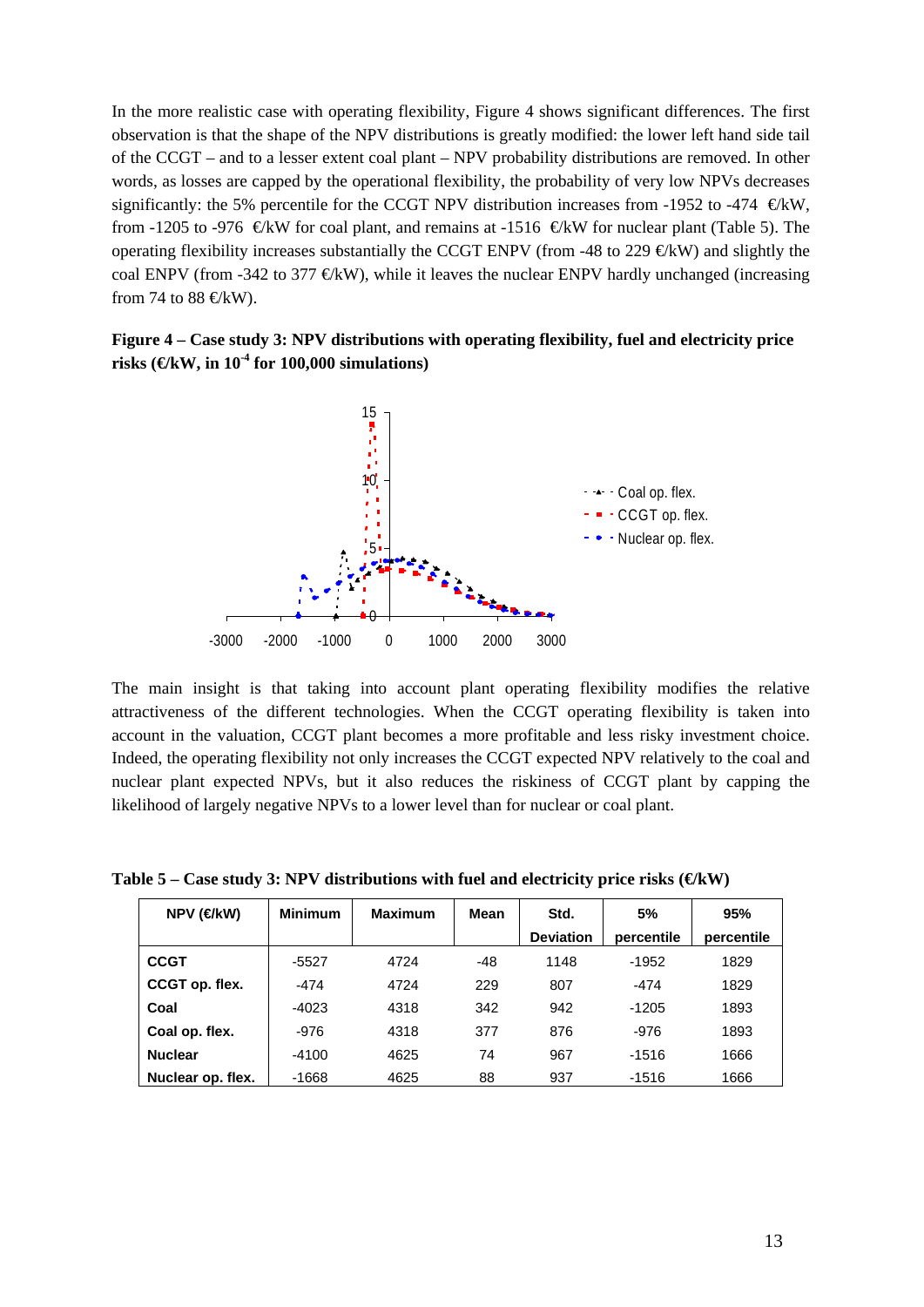## **3.4 The impact of the degree of correlation between electricity and gas prices on the value of operating flexibility**

In practice, the correlation between fuel and electricity prices is the result of complex set of phenomena, including the fuel used by the plants which have the highest marginal cots of production and are therefore "clearing" the market, but also other factors such as the terms and duration of fuel procurement contracts, the operational dispatch strategies of electric companies holding portfolios of diverse generation technologies, and the behaviour of traders on electricity and fuel markets.<sup>[25](#page-14-0)</sup> In Europe, the interaction between fuel and electricity markets has been made more complex by the introduction of the European Union Trading Scheme. Newbery (2005) demonstrates the detrimental impact of emissions trading on market power in gas markets, while Green (2007) uses a supply function approach to asses the impact of emissions trading on generators' profits and risks.

**Figure 5 – Expected (mean) NPV with and without operating flexibility versus correlation between electricity and fuel prices (€kW)** 



Figure 5 shows that the CCGT expected NPV with operating flexibility decreases by two-thirds (from 408 to 133  $\varepsilon$ kW) as the correlation between electricity and gas prices increases from 0 to 100%. Coal plant ENPV with operating flexibility is much less affected by the correlation between electricity and coal prices, with coal plant ENPV decreasing by 15% (from 425 to 361  $\oplus$ kW) as the correlation between electricity and coal prices increases from 0 to 100%. Nuclear plant ENPV with operating flexibility remains stable at 88  $\oplus$ kW. Figure 6 illustrates the expected 5% and 95% percentiles of the three technologies NPV distributions in the cases with and without operating flexibility. It shows that the probability of making a large profit (illustrated by the 95% percentile) is not affected by operating flexibility, while the probability of making large losses is reduced by the operating flexibility (illustrated by the 5% percentile). In other words, plant operating flexibility caps potential downside losses while leaving unchanged potential upside profits.

<span id="page-14-0"></span><sup>&</sup>lt;sup>25</sup> Roques et al. (2006c) report relatively high correlation in the UK market over 2001-2005 (ranging from 70 to 95%), where gas plants where setting the marginal electricity price most of the time. In 2004 in the PJM market, natural gas plants set the clearing price 31% of the time, coal plants set the price 56% of the time and petroleum generators set the price 12% of the time, according to PJM's market monitor's 2005 State of the Market Report.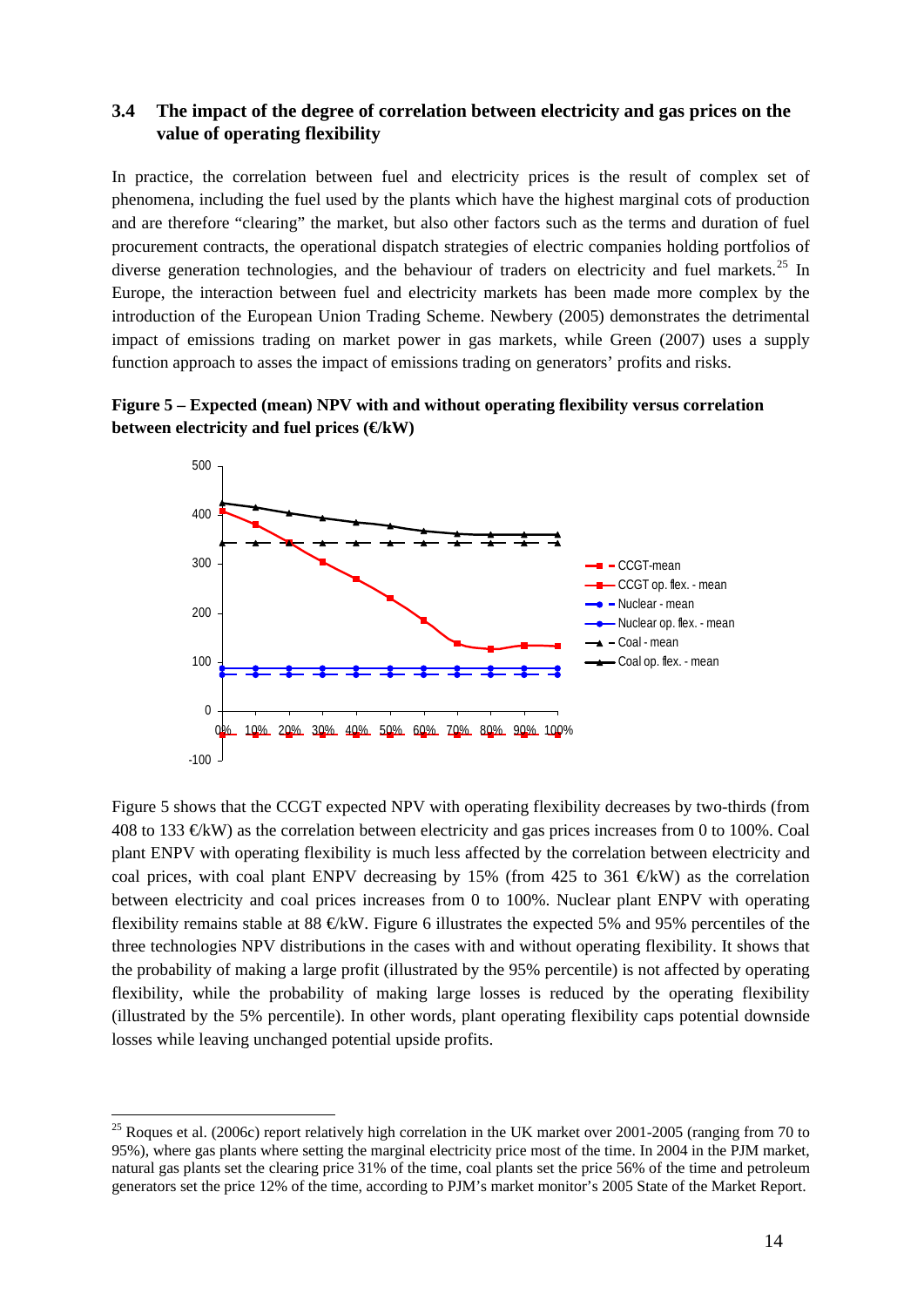Figure 6 shows how these potential upside profits and downside losses evolve as a function of the degree of correlation between electricity and fuel prices. In the case without operating flexibility, upside profits and downside losses are symmetrically reduced as the correlation between electricity and fuel prices increases. The intuition is that the occurrences of extreme high fuel prices and low electricity process reduce as the correlation between these two streams increases. Interestingly the decrease of upside potential and the decrease of the downside potential reach a plateau for a degree of correlation between electricity and fuel prices of about 70%. Such degree of correlation is not unusual in liberalized markets, as is observed by Roques et al. (2006c) in the UK over 2001-2005 or Awerbuch and Berger (2003) in the EU. Figure 6 also shows that in the case without operating flexibility, the downside asymptote reached by the 5% percentile for correlation between electricity and gas prices greater than 70% corresponds to the 5% percentile of the same technology with operating flexibility, which does not change as correlation increases. This also confirms *a posteriori* that the operating flexibility embedded in the model captures appropriately the arbitrage opportunities between fuel and electricity markets.





#### **3.5 The operating flexibility option value**

The operating flexibility 'option value' can be defined as the difference between the NPV of the power plant with and without operating flexibility. The option is valuable when a – relatively rare – combination of high fuel prices and low electricity prices makes it unprofitable to produce. As shown in table 6, gas plant operating flexibility option value is very large as compared to the total project expected value. In this 10% discount rate case, gas plant ENPV without operating flexibility is negative, while gas plant ENPV with operating flexibility is largely positive, highlighting the critical importance of taking into account operating flexibility in project valuation (the operating flexibility option value represents between 112% and 135% of total project expected value as correlation between electricity and gas prices varies between 0% to 100%). In contrast, the operating flexibility of coal and nuclear plant only represents about 5 to 20% of the project total expected value.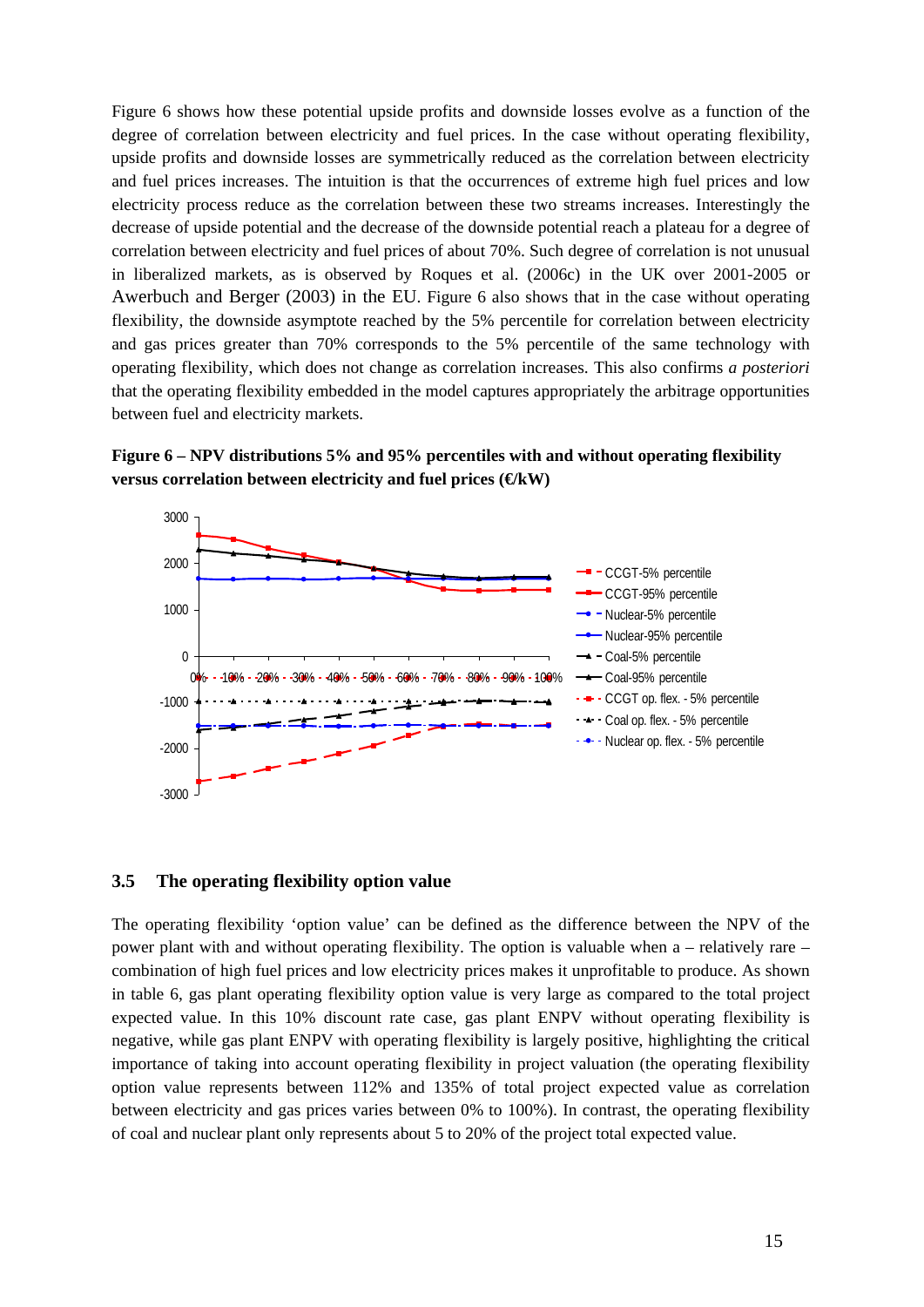|                                   | CCGT op. flex.             |           | Coal op. flex. |             | Nuclear op. flex.     |
|-----------------------------------|----------------------------|-----------|----------------|-------------|-----------------------|
| <b>Expected NPV</b>               | 0%<br>100%                 |           | 0%             | 100%        | Impact of correlation |
| (€kW)                             | correlation<br>correlation |           | correlation    | correlation | nuclear fuel/elec.    |
|                                   | qas/elec.                  | qas/elec. | coal/elec.     | coal/elec.  | neglectable           |
| <b>Project</b>                    | 408                        | 133       | 425            | 361         | 88                    |
| Op. flex. option value            | 456                        | 180       | 82             | 19          | 14                    |
| <b>Option value/Project value</b> | 112%                       | 135%      | 19%            | 5%          | 15%                   |

**Table 6 – Operating flexibility option value as percentage of project value** 

Figure 7 shows the NPV distribution of the operating option value for the CCGT, coal and nuclear plants for 100,000 simulations as a function of the correlation between electricity and gas prices. The operating option flexibility expected NPV is both much higher for the CCGT plant than for the coal and nuclear plant, and much more sensitive to the degree of correlation between electricity and fuel prices. The operating option flexibility expected NPV for a CCGT plant decreases by 60% (from 456 to 180  $\mathcal{L}$ KW) as the correlation between electricity and gas prices increases from 0 to 100%. The operating flexibility option expected NPV for a coal plant decreases by 77% (from 82 to 19  $\oplus$ kW) as the correlation between electricity and coal prices increases from 0 to 100%. Finally, the nuclear plant operating flexibility expected NPV remains stable at  $14 \in KW$  as the correlation between electricity and nuclear fuel price increases from 0 to 100%. The intuition is that the nuclear plant has a very low marginal cost of production, such that once the upfront investment has been made it is always optimal to produce at full capacity. The CCGT plant, on the contrary, has much higher operating – in particular fuel – costs, which combined with volatile gas prices, makes the operating flexibility option very valuable.<sup>[26](#page-16-0)</sup>

**Figure 7 - Operating flexibility "option value" ENPV vs. correlation between electricity and fuel**  prices (**€**kW)



<u>.</u>

<span id="page-16-0"></span><sup>&</sup>lt;sup>26</sup> Note that the operating flexibility option value is higher with a lower discount rate, as future hypothetical losses when there is no operating flexibility are discounted back at a lower discount rate.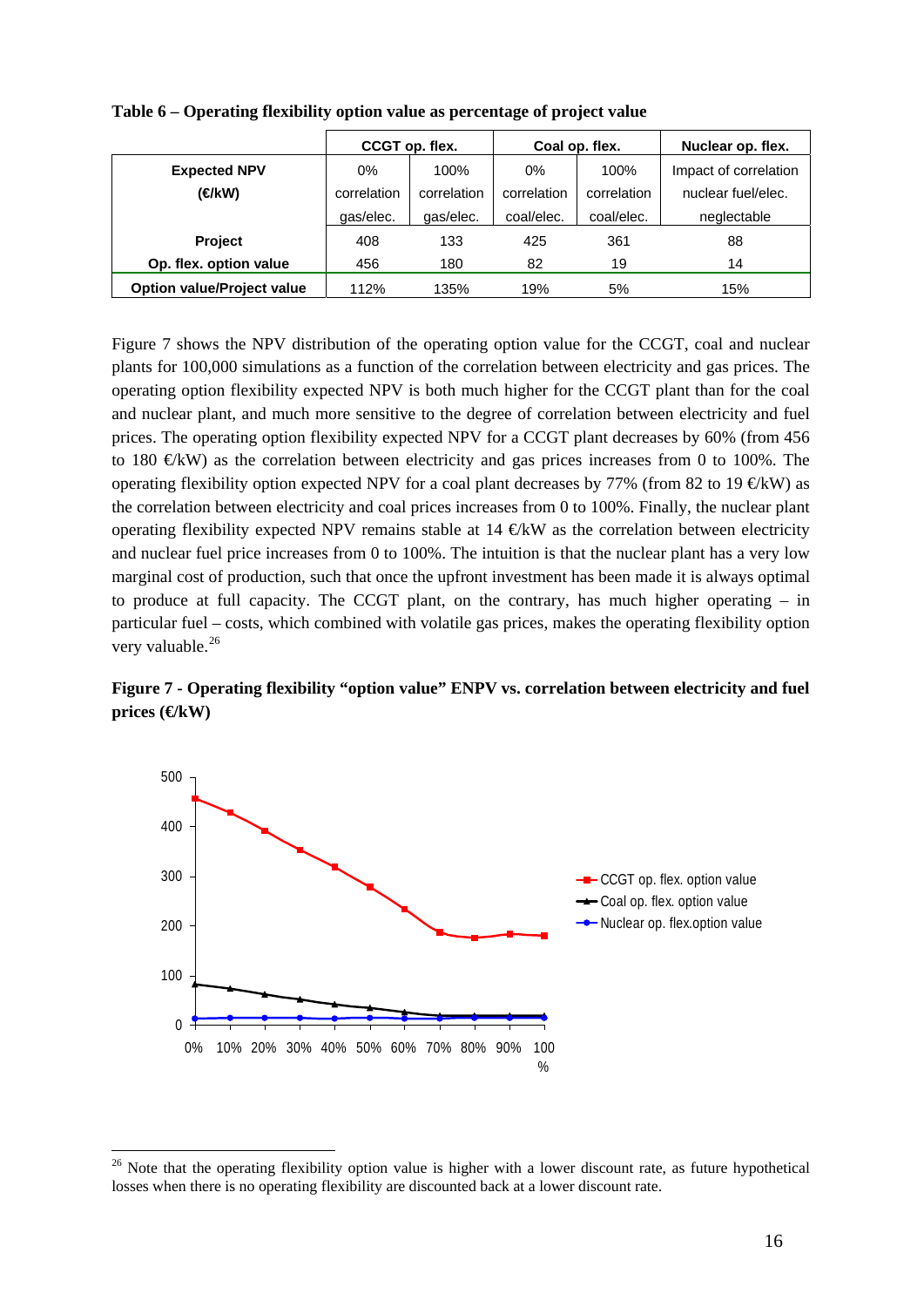### **4 CONCLUSIONS**

Power purchase agreements, fuel procurement contracts, and operating flexibility play a central role in allocating risks among parties in the electricity industry. The allocation of risks, in turn, influences electricity investment decisions, and thereby has a significant impact on what types of power plants are built and the overall portfolio of electricity supply. The focus of this paper is on new entrants in liberalized electricity markets, which are not significantly vertically integrated, and do not operate a large and diversified portfolio of generation technologies. The paper details how CCGT, coal and nuclear plant risk and return profiles compare with regard to fuel and electricity price risks, and how contracting arrangements and operating flexibility can shift some of these risks away from the investor and change the relative riskiness of the different technologies.

The paper argues that operating flexibility offered by CCGT plant – particularly arbitrage opportunities between gas and electricity markets – has a value which is not captured by traditional valuation methods and contributes to new entrants' preference for CCGT plant. The paper develops a probabilistic discounted cash flow investment model with operating flexibility to capture the impact of different degrees of exposure to fossil fuel and electricity price risks on different generation technologies. The results contrast with traditional levelized cost approaches and show that in the absence of long-term contracts, the high degree of correlation between gas and electricity prices in most markets makes CCGT "self-hedged" and appear paradoxically as the least risky option for investors, particularly new entrants.

Most interestingly, the combination of electricity and fuel price risks magnifies the value of operating and contract flexibility for CCGT plant, as it makes arbitrage between electricity and gas markets very profitable. While operating and contract flexibility are of relatively little value for coal and nuclear plants - from 5 to 20% of total project value depending on the correlation between fuel and electricity prices - , it can represent a significant part of the net present value of a CCGT project. Moreover, the modelling results showed that gas plant operating and contract flexibility value is very sensitive to the degree of correlation between electricity and gas prices in a particular market. For correlation in the order of 70 to 95%, as observed in the UK over 2001-2006, gas plant operating option value is about half of the value obtained if gas and electricity prices are assumed uncorrelated.

Taking into account operating and contracting arrangements flexibility can therefore radically improve the attractiveness of CCGT plant to investors as compared to coal and nuclear plant – particularly to new entrants. As an extension to this work, one could wonder to what extend the "selfhedged" character of CCGT plant in liberalized markets participated in the success of electricity market liberalization, in that it lowered one of the critical barriers to entry. Further research is in progress to explore this case of co-determination and co-evolution between technologies and institutions.

#### **5 REFERENCES**

Asche, F., P. Osmundsen, and R. Tveteras (2002). European market integration for gas? Volume flexibility and political risk. *Energy Economics* 24(2002): 249-265.

Awerbuch, S. (1993). The Surprising Role of Risk and Discount Rates in Utility Integrated-Resource Planning. *The Electricity Journal* 6(3): 20-33.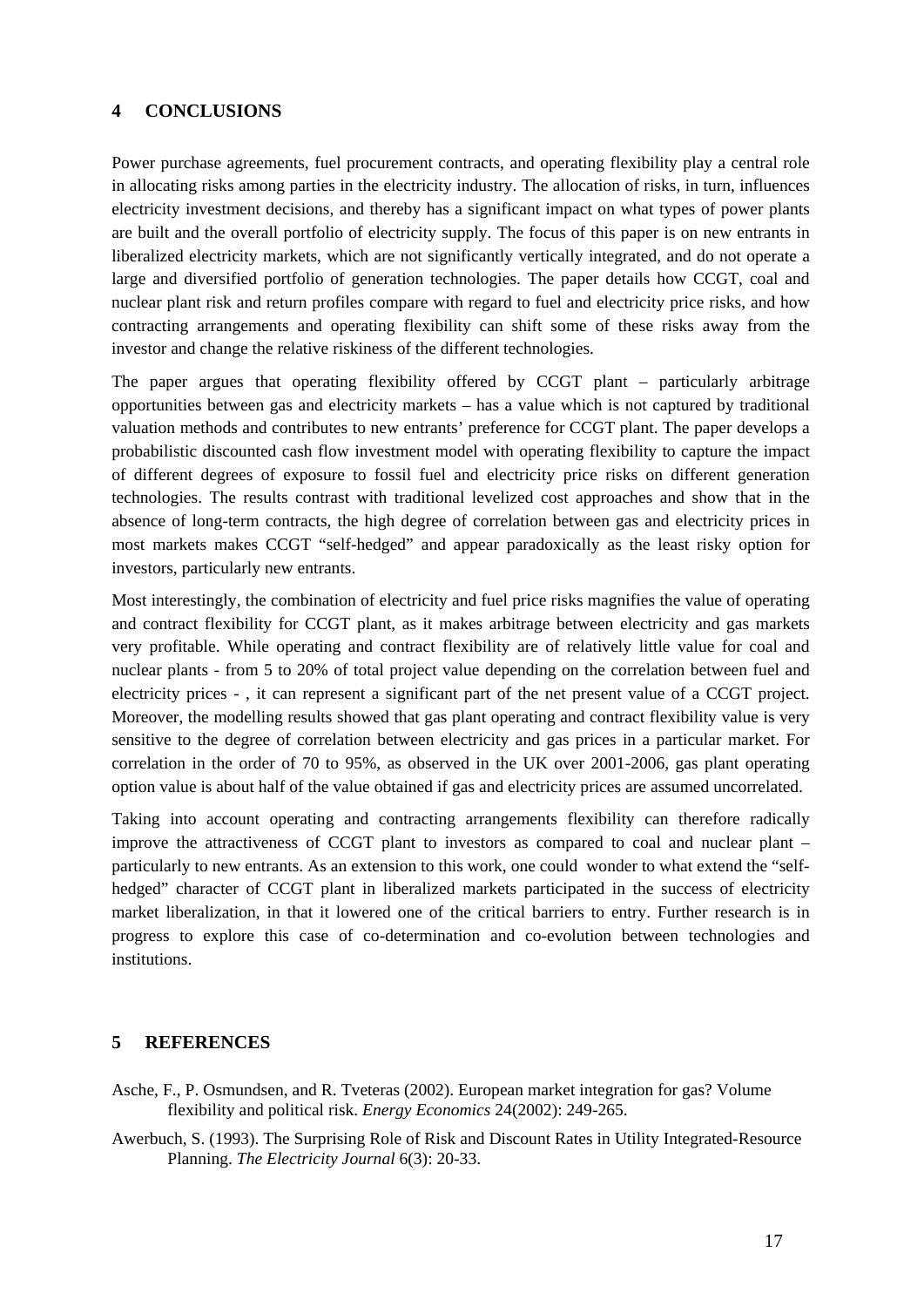Awerbuch, S. (1995). Market-Based IRP: It's Easy!!! *The Electricity Journal* 8 (3): 50-67.

Awerbuch, S. and M. Berger (2003). Energy Security and Diversity in the EU: A Mean-Variance

Portfolio Approach. *IEA Research Paper*, Paris, February 2003.

- Bolinger, M., R. Wiser, and W. Golove (2006). Accounting for fuel price risk when comparing renewable to gas-fired generation: the role of forward natural gas prices. *Energy Policy* 34 (2006): 706–720.
- Borison, A. and G. Hamm (2005). Better Power Contracts: Using Flexibility to Increase Value. *The Electricity Journal* 18(10): 64-69.
- Chaton, C. and J. Doucet (2003). Uncertainty and Investment in Electricity Generation with an Application to the case of Hydro-Quebec. *Annals of Operations Research* 120: 59-80.
- Chevalier, J.-M. (2000). The Deregulation of Natural Gas and Power Industries in Europe. *Economia delle Fonti di Energia* 1: 15-25.
- Colpier, Ulrika, and Cornland, Deborah (2002). The economics of the combined cycle gas turbine an experience curve analysis. Energy Policy 30(2002): 309-316.
- Connors S., K. Martin, M. Adams, E. Kern (2004). Future Electricity Supplies: Redefining Efficiency from a systems perspective. Working Paper from the MIT Laboratory for Energy and the Environment (LFEE), June 2004, downloadable at http://lfee.mit.edu.
- Costello, K. (2006). Efforts to Harmonize Gas Pipeline Operations with the Demands of the Electricity Sector. *The Electricity Journal* 19(10): 7-26.
- Department of Trade and Industry (2006). Joint Energy Security Of Supply Working Group seventh report, December 2006. www.dti.gov.uk
- Deutch J., E. Moniz, S. Ansolabehere, M. Driscoll, P. Gray, J. Holdren, P. Joskow, R. Lester, and N. Todreas (2003). *The Future of Nuclear Power.* An MIT Interdisciplinary Study, http://web.mit.edu/nuclearpower.
- Feretic, D. and Z. Tomsic (2005). Probabilistic analysis of electrical energy costs comparing: production costs for gas, coal and nuclear power plants. *Energy Policy* 33: 5-13.
- Fraser, P. (2003). *Power Generation Investment in Electricity Markets*. OECD/IEA publication 2003.
- Geman H. (2005). Commodities and Commodity Derivatives Modelling and Pricing For Agriculturals, Metals and Energy. John Wiley and Sons Ltd.
- Girard, P., B. Barre, and B. Tinturier (2004). Nuclear Investments and markets. Proceedings of the World Energy Congress 2004, downloadable at www.worldenergy.org.
- Glachant J.-M. (2005). Nuclear and Generation Technology Mix in Competitive Electricity Markets. Working Paper 2005-25, Groupe Réseaux - Jean-Monnet, Université Paris XI, downloadable at www.grjm.net.
- Gollier C., D. Proult, F. Thais and G. Walgenwitz (2005). Choice of nuclear power investments under price uncertainty: Valuing modularity. *Energy Economics* 27(4): 667-685.
- Green R. (2007). Carbon tax or carbon permits: the impact on generators' risks. Working Paper presented at the Conference "The Economics of Energy Markets", IDEI, Toulouse, January 15-16, 2007, downloadable at www.idei.fr.
- Hubbard, R. Glen and R. Weiner, (1986). Regulation and Long-Term Contracting in us Natural Gas Markets. *The Journal of Industrial Economics* 35(1): 71-79.
- International Energy Agency (2007). *Climate Policy Uncertainty and Investment Risk*. IEA/OECD Publication. Paris.
- International Energy Agency (2006). *World Energy Outlook 2006*. OECD/IEA Publication, Paris.